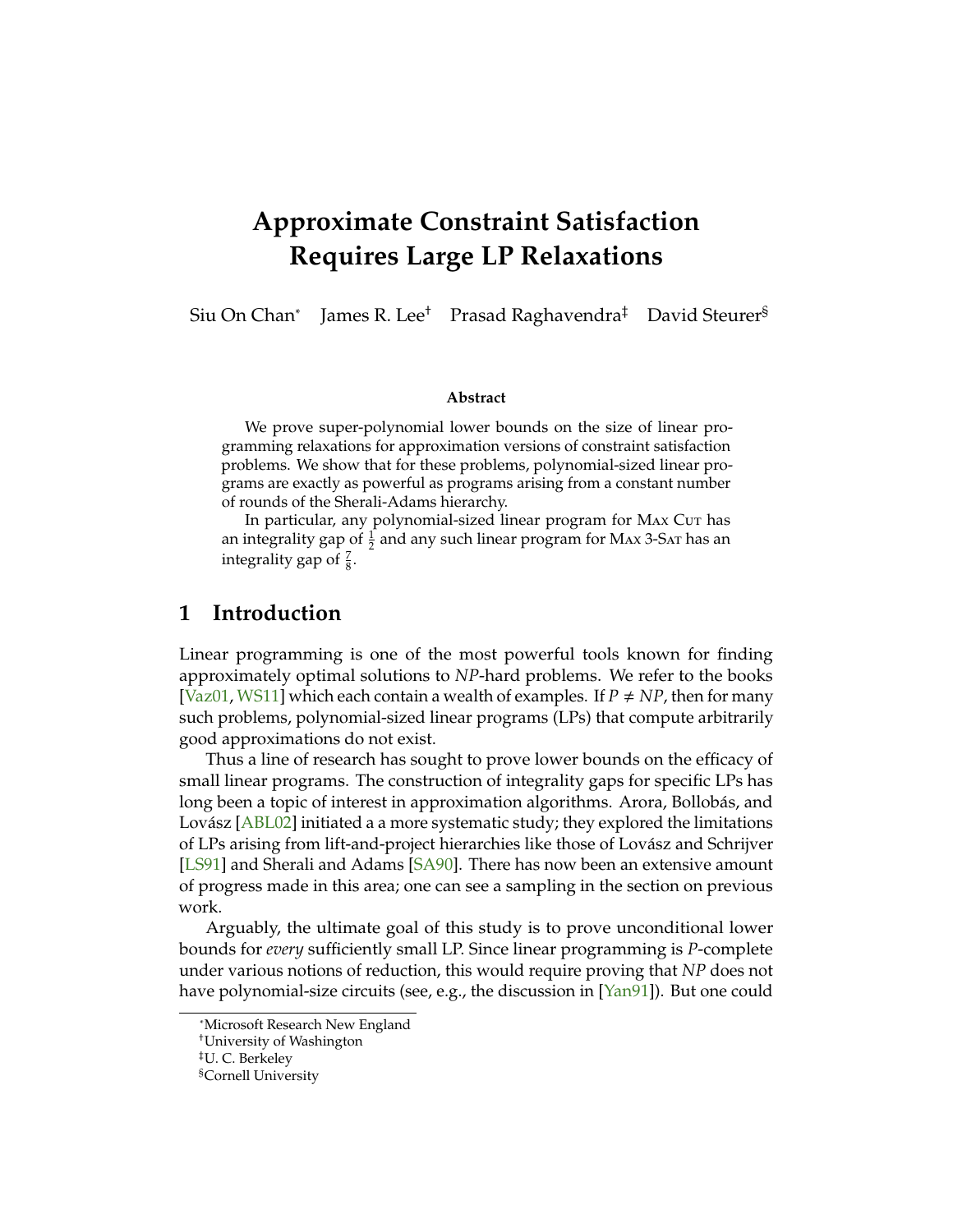<span id="page-1-0"></span>still hope to complete this program for LPs that use the natural encoding of the underlying combinatorial problem.

We make progress toward this goal for the class of constraint satisfaction problems (CSPs). For instance, we prove that every polynomial-sized LP for Max Cut has an integrality gap of  $\frac{1}{2}$ , answering a question from [\[BFPS12\]](#page-19-1). As another example, every such LP for Max 3-Sar has an integrality gap of  $\frac{7}{8}$ . In fact, in both

cases these integrality gaps hold for LPs of size  $n^{\frac{\delta \log n}{\log \log n}}$  for some constant  $\delta > 0$ .

Corresponding upper bounds for both problems can be achieved by simple polynomial-sized LPs. For Max 3-Sar, a  $\frac{7}{8}$ -approximation is best-possible assuming  $P \neq NP$  [\[Hås01\]](#page-20-5). For Max Cut, the famous SDP-based algorithm of Goemans and Williamson [\[GW95\]](#page-20-6) achieves a 0.878-approximation. In this case, our result yields a strict separation between the power of polynomial-sized LPs and SDPs for a natural optimization problem.

To accomplish this, we show that for approximating CSPs, polynomial-sized LPs are exactly as powerful as those programs arising from *O*(1) rounds of the Sherali-Adams hierarchy. We are then able to employ the powerful Sherali-Adams gaps that appear in prior work. This offers a potential framework for understanding the power of linear programs for many problems by relating their expressive power to that of the very explicit Sherali-Adams hierarchy.

In Section [1.2,](#page-2-0) we discuss our approach for the specific example of MAX Cut, including the class of LPs to which our results apply. Section [2](#page-4-0) is devoted to a review of CSPs and their linear relaxations. There we explain our basic approach to proving lower bounds by exhibiting an appropriate separating hyperplane. We also review the Sherali-Adams hierarchy for CSPs. In Section [3,](#page-9-0) we present the technical components of our approach, as well as the proof of our main theorem. Finally, Section [4](#page-14-0) contains an illustrative discussion of how Sherali-Adams gap examples can be used to construct corresponding gaps for *symmetric* LPs. This connection is quantitatively stronger than our result for general LPs.

### **1.1 History and context**

**Extended formulations.** In a seminal paper, Yannakakis [\[Yan91\]](#page-20-4) proved that every symmetric LP (i.e., one whose formulation is invariant under permutations of the variables) for TSP has exponential size. Only recently was a similar lower bound given for general LPs. More precisely, Fiorini, et. al. [\[FMP](#page-20-7)+12] show that the extension complexity of the TSP polytope is exponential. Braun, et. al. [\[BFPS12\]](#page-19-1) expand the notion of extension complexity to include approximation **problems and show that approximating MAx CLIQUE within** *O***(***n***<sup>1/2−ε</sup>) requires** LPs of size  $2^{\Omega(n^{\epsilon})}$ . Building on that work, Braverman and Moitra [\[BM13\]](#page-19-2) show that approximating Max CLIQUE within  $O(n^{1-\varepsilon})$  requires LPs of size  $2^{\Omega(n^{\varepsilon})}$ .

These three latter papers all use Yannakakis' connection between extension complexity and non-negative rank (see, e.g.,  $[FMP<sup>+</sup>12]$  $[FMP<sup>+</sup>12]$ , for a detailed discussion). They are based on increasingly more sophisticated analyses of a single family of slack matrices first defined in  $[FMP<sup>+</sup>12]$  $[FMP<sup>+</sup>12]$  (and extended to the approximation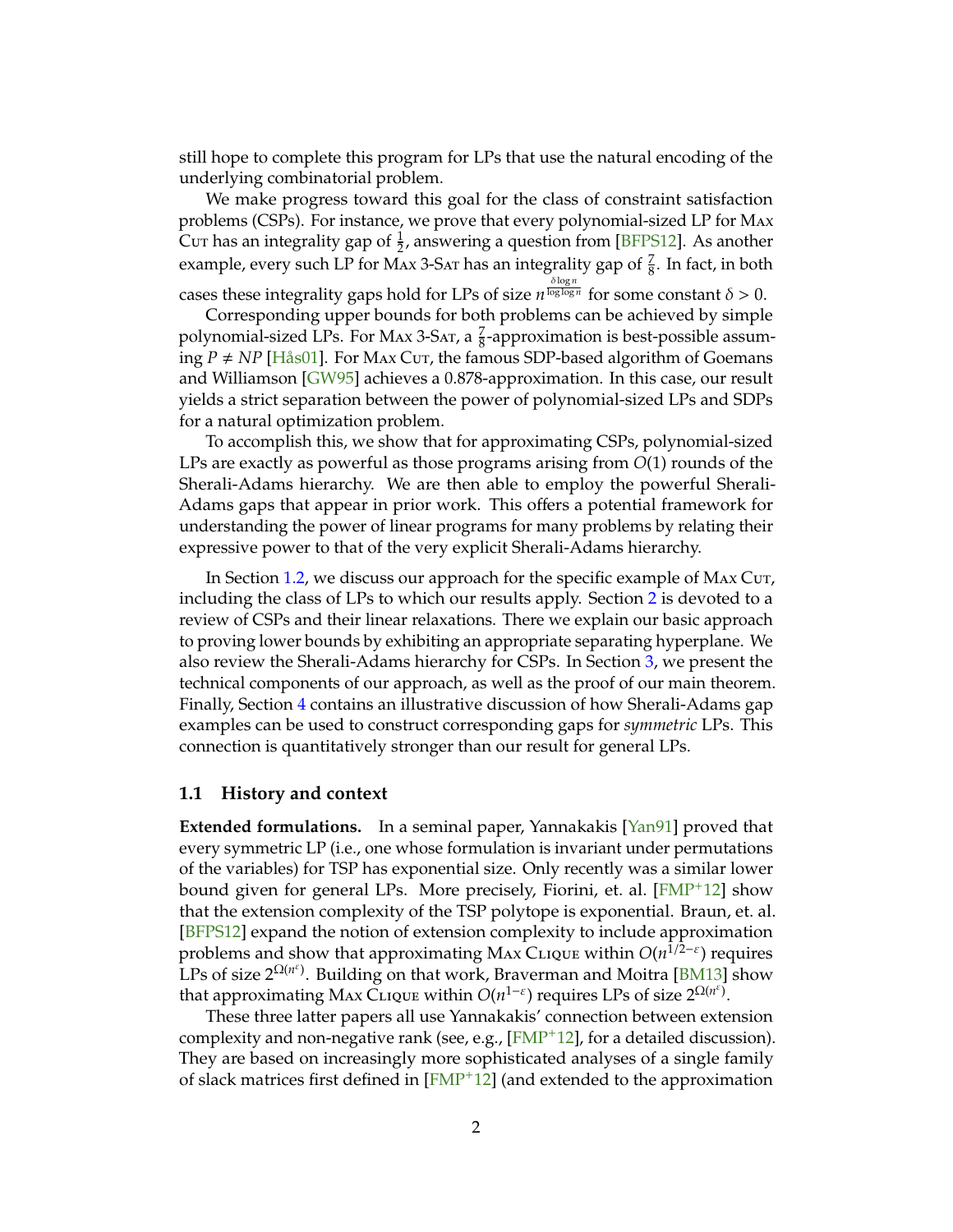<span id="page-2-1"></span>setting by [\[BFPS12\]](#page-19-1)). A major contribution of the present work is that the connection between general LPs and the Sherali-Adams hierarchy allows one to employ a much richer family of hard instances.

**LP and SDP hierarchies.** As mentioned previously, starting with the works [\[ABL02,](#page-19-0) [ABLT06\]](#page-19-3), the efficacy of LP and SDP hierarchies for approximation problems has been extensively studied. We refer to the survey of Laurent [\[Lau03\]](#page-20-8) for a discussion of the various hierarchies and their relationships.

We mention a few results that will be quite useful for us. Fernández de la Vega and Mathieu [\[FdlVKM07\]](#page-19-4) showed that for any fixed ε > 0 and *k*, Max Cut has an integrality gap of  $\frac{1}{2} + \varepsilon$  even after *k* rounds of the Sherali-Adams hierarchy. In a paper of Charikar, Makarychev, and Makarychev [\[CMM09\]](#page-19-5), it is shown that MAX Cut and VERTEX Cover have integrality gaps of  $\frac{1}{2} + \varepsilon$  and  $2 - \varepsilon$ , respectively, for  $n^{\Omega(\varepsilon)}$  rounds of the Sherali-Adams hierarchy. In work of Schoenebeck [\[Sch08\]](#page-20-9), tight bounds are given on the number of rounds needed to solve approximate *k*-CSPs in the Lasserre hierarchy (which, in particular, is stronger than the Sherali-Adams hierarchy). For instance, he shows that for every  $\varepsilon > 0$ , Max 3-Sar has a  $\frac{7}{8} + \varepsilon$  integrality gap even after  $\Omega(n)$  rounds. There are also Sherali-Adams integrality gaps for CSPs with a pairwise independent predicate, due to Benabbas et. al. [\[BGMT12\]](#page-19-6).

#### <span id="page-2-0"></span>**1.2 Outline: Max Cute**

We now present the basic details of our approach applied to the MAx Cut problem. To this end, consider a graph  $G = (V, E)$  with  $|V| = n$ . For any  $S \subseteq V$ , we use

$$
G(S) \stackrel{\text{def}}{=} \frac{|E(S,\bar{S})|}{|E|}
$$

to denote the fraction of edges of *G* crossing the cut  $(S, \overline{S})$ . The maximum cut value of *G* is opt $(G)$  = max $_{S\subset V}$  *G* $(S)$ .

**The standard LP.** To construct an LP for computing (or approximating) opt(*G*), it is natural to introduce variables  $x = (x_1, x_2, \ldots, x_n) \in \{\pm 1\}^n$  corresponding to the vertices of *G*. One can then write, for instance,

$$
opt(G) = \max_{x \in \{\pm 1\}^n} \frac{1}{|E|} \sum_{\{i,j\} \in E} \frac{1 - x_i x_j}{2}.
$$

To convert this computation into a linear program, we need to *linearize* the objective function.

The usual way is to introduce new LP variables  $y = (y_{i,j}) \in \mathbb{R}^{n \choose 2}$  meant to represent the quantities  $(1 - x_i x_j)/2$ . Now consider the vector  $v_G \in \{0, 1\}^{n \choose 2}$  such that  $(v_G)_{i,i}$  = 1 precisely when  $\{i, j\} \in E$ . Given that we have linearized both the graph *G* and the cut variable *x*, we can consider the LP relaxation

$$
\mathcal{L}(G) = \max_{y \in P} \langle v_G, y \rangle,
$$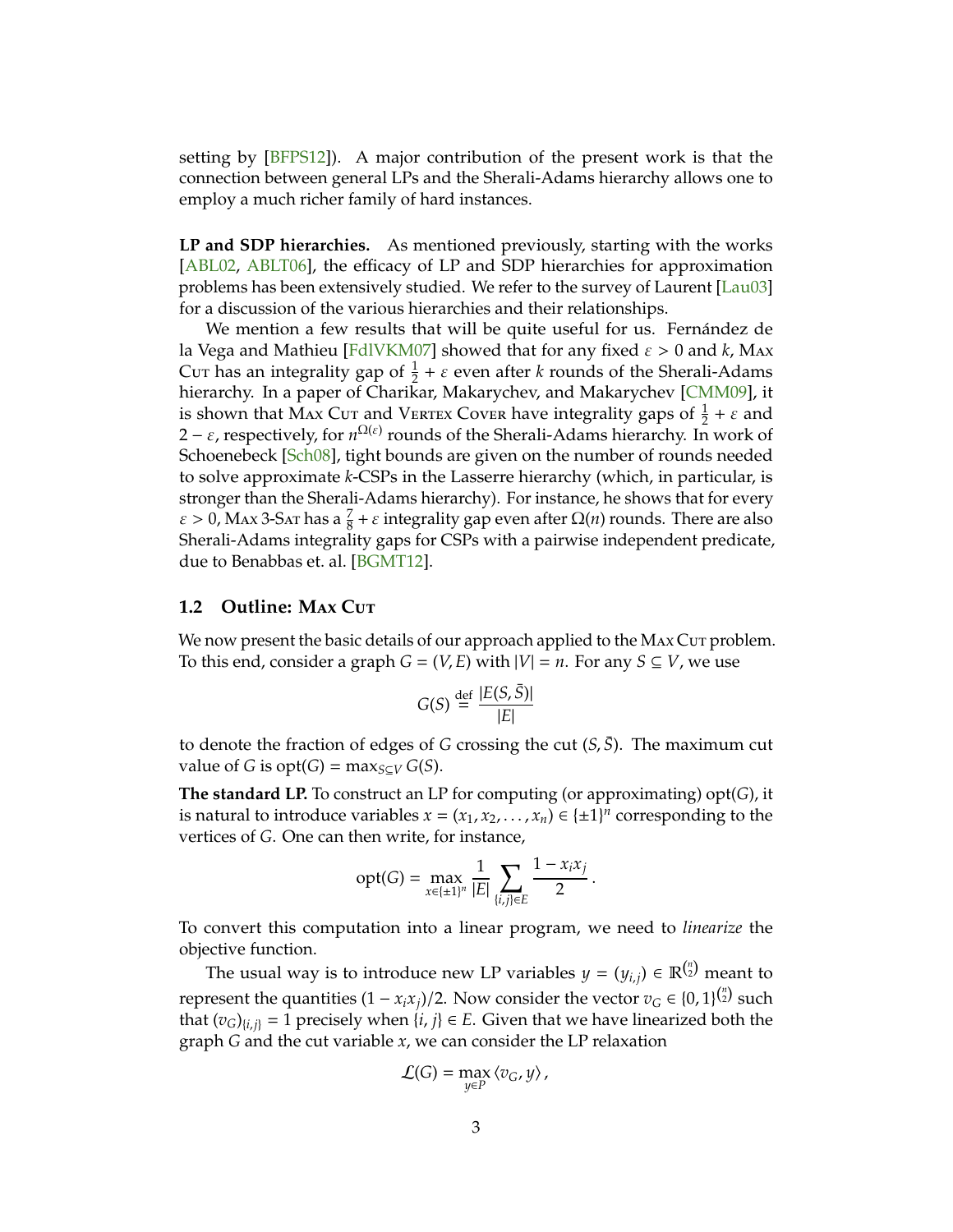<span id="page-3-1"></span>where *P* is any polytope containing all the vectors *y* such that  $y_{i,j} = (1 - x_i x_j/2)$ for some  $x \in \{\pm 1\}^n$ . The standard relaxation corresponds to a polytope *P* defined by the constraints  $\{0 \leq y_{i,j} \leq 1 : i, j \in V\}$  and

$$
\left\{y_{i,j}\leq y_{i,k}+y_{k,j},\ y_{i,j}+y_{i,k}+y_{k,j}\leq 2: i,j,k\in V\right\}\,.
$$

Clearly *P* is characterized by  $O(n^3)$  inequalities.

**All linearizations are equivalent.** But it is important to point out that, for our purposes, any linearization of the natural formulation of MAx Cut suffices. In fact, all such linearizations are equivalent after applying an appropriate linear transformation. We only require that there is a number  $m \in \mathbb{N}$  such that:

- 1. For every graph *G*, we have a vector  $v_G \in \mathbb{R}^m$ .
- 2. For every cut *S*  $\subseteq$  *V*, we have a vector *y*<sub>*S*</sub>  $\in$   $\mathbb{R}^m$ .
- 3. For all graphs *G* and vectors  $y_S$ , the condition  $G(S) = \langle v_G, y_S \rangle$  holds.

Now any polytope  $P \subseteq \mathbb{R}^m$ , such that  $y_S \in P$  for every  $S \subseteq V$ , yields a viable LP relaxation:  $\mathcal{L}(G) = \max_{y \in P} \langle v_G, y \rangle$ . The *size* of this relaxation is simply the number of facets of *P*, i.e. the number of linear inequalities needed to specify *P*.

*Remark* 1.1*.* We stress that the polytope *P* depends only on the input size. This is akin to lower bounds in non-uniform models of computation like circuits wherein there is a single circuit for all inputs of a certain size. The input graph *G* is used only to define the objective function being maximized. In other words, the variables and constraints of the linear program are fixed for each input size while the objective function is defined by the input. To the best of our knowledge, all linear and semi-definite programs designed for approximating max-CSP problems are subsumed by relaxations of this nature.

In Section [3,](#page-9-0) we prove that every such relaxation of polynomial size has an integrality gap of  $\frac{1}{2}$  for Max Cut.

Toward this end, we recall a known *Sherali-Adams gap example:* In [\[FdlVKM07,](#page-19-4) [CMM09\]](#page-19-5), it is shown that for every  $\varepsilon > 0$  and every  $d \in \mathbb{N}$ , there are graphs *G* with opt(*G*)  $\leq$  *s*, but SA<sub>*d*</sub>(*G*)  $\geq$  *c*, where *s*  $\leq \frac{1}{2}$  $\frac{1}{2} + \varepsilon$ , and  $c \ge 1 - \varepsilon$ , and  $SA_d$ denotes the LP-value of the *d*-round Sherali-Adams relaxation (see Section [2](#page-4-0) for the definition).

**Proving a lower bound.** In Theorem [2.2,](#page-6-0) we recall that if there is an LP relaxation *L* of size *R* such that  $\mathcal{L}(G) \leq c$  whenever opt(*G*)  $\leq s$ , then a simple application of Farkas' Lemma shows that there are non-negative functions  $q_1, \ldots, q_R: \{\pm 1\}^n \to \mathbb{R}_{\geq 0}$  such that for every graph *G* with opt(*G*)  $\leq$  *s*, there are coefficients  $\lambda_1, \ldots, \lambda_R \geq 0$  satisfying

<span id="page-3-0"></span>
$$
c - G = \lambda_1 q_1 + \dots + \lambda_R q_R. \tag{1.1}
$$

(Note that we have earlier viewed *G* as a function on cuts and we now view it as a function on  $\{\pm 1\}^n$  by associating these vectors with cuts.) These functions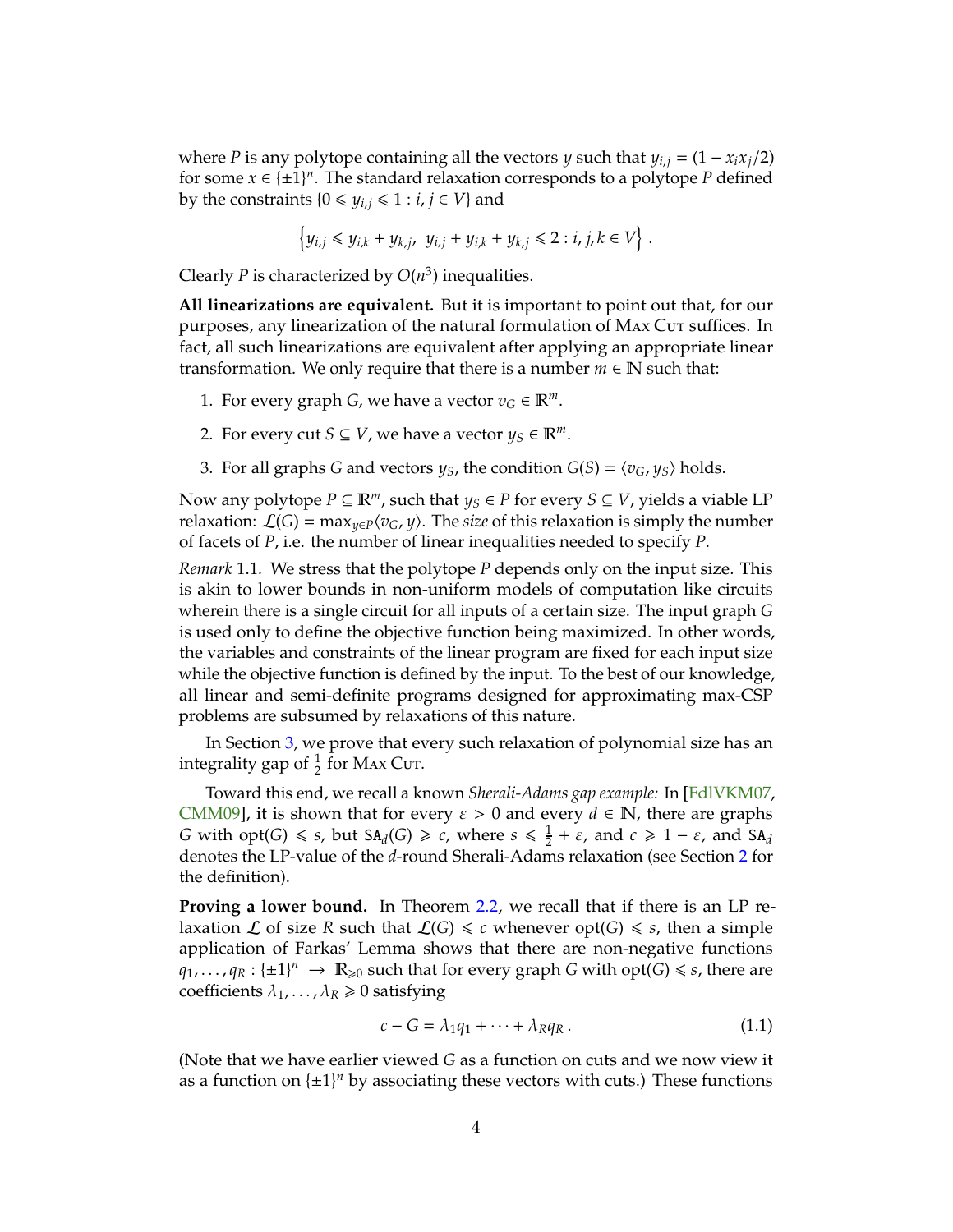$q_i: \{\pm 1\}^n \to \mathbb{R}_{\geqslant 0}$  encode the slack of each constraint of the LP. Thus if the *i*th LP constraint is of the form  $\langle A_i, z \rangle \leq b_i$ , then  $q_i(x) = b_i - \langle A_i, y_{S_x} \rangle$  where  $y_{S_x}$  is the cut vector corresponding to  $x \in {\pm 1}^n$ .

The *d*-round Sherali-Adams relaxation for a graph  $G_0$  has  $SA_d(G_0) \leq c$  if and only if there exist a family of non-negative *d*-juntas  $\{f_i : \{-1,1\}^n \to \mathbb{R}_{\geq 0}\}$  such that

<span id="page-4-1"></span>
$$
c - G_0 = \sum_i \lambda_i f_i, \qquad (1.2)
$$

where  $\lambda_i \geq 0$  for each *i*. See Observation [2.4](#page-8-0) and the surrounding discussion.

We recall that a *d*-junta is a function whose value depends on at most *d* of its inputs. In particular, if  $G_0$  is a  $(c, s)$  gap instance, i.e. such that  $opt(G_0) \leq s$  but  $SA_d(G_0) > c$ , then no such representation [\(1.2\)](#page-4-1) with *d*-juntas can exist. Our goal is to derive an instance *G* from *G*<sup>0</sup> such that no representation of the form [\(1.1\)](#page-3-0) can exist.

This proceeds in three steps: First, we argue that, by a truncation argument, it suffices to consider functions  ${q_i}$  that are sufficiently smooth. Then in Section [3.1,](#page-9-1) we show that any sufficiently smooth  $q_i$  can be approximated (in a certain weak sense) by a *K*-junta *q* 0 *i* for *K* which may be quite large (e.g.,  $K = n^{0.2}$ ).

In Section [3.2,](#page-11-0) we employ a random restriction argument: By planting the instance *G*<sup>0</sup> at random inside a larger graph *G*, we can ensure that for every *q* 0 *i* , the set of significant coordinates *when restricted to*  $G_0$  is much smaller; in fact, we show that with high probability over the random planting, every such  $q_i$ *i* has only *d* significant coordinates in the support of  $G_0$ . Here we use crucially the fact that we have only *R* functions {*qi*}.

This means that, restricted to  $G_0$ , every  $q_i$  is weakly approximated by a  $d$ -junta *q* 0 <sup>2</sup><sub>*i*</sub>. More specifically, all the low-degree Fourier coefficients of  $q_i - q'_i$ *i* are small. Now the fact that no representation of the form [\(1.2\)](#page-4-1) exists should disprove a representation of the form [\(1.1\)](#page-3-0) as long as the "approximation" does not hurt us too much. Here we use the fact that the *d*-round Sherali-Adams relaxation is only capable of "perceiving" low-degree functions (more technically, the *d*round Sherali-Adams functional introduced in [\(2.1\)](#page-8-1) is a degree-*d* multilinear polynomial). In particular, it suffices that the low-degree parts of *q<sup>i</sup>* and *q* 0 *i* are close.

The ingredients are all put together in Section [3.3,](#page-12-0) where one can find the proof of our main theorem for general CSPs.

# <span id="page-4-0"></span>**2 Background**

We now review the maximization versions of boolean CSPs, their linear programming relaxations, and related issues.

Throughout the paper, for a function  $f : \{\pm 1\}^n \to \mathbb{R}$ , we write  $\mathbb{E} f =$  $2^{-n} \sum_{x \in \{\pm 1\}^n} f(x)$ . If  $g: \{\pm 1\}^n \to \mathbb{R}$ , we denote the inner product  $\langle f, g \rangle = \mathbb{E}[fg]$ on the Hilbert space  $L^2([-1,1]^n)$ . Recall that any  $f : {\pm 1}^n \to \mathbb{R}$  can be written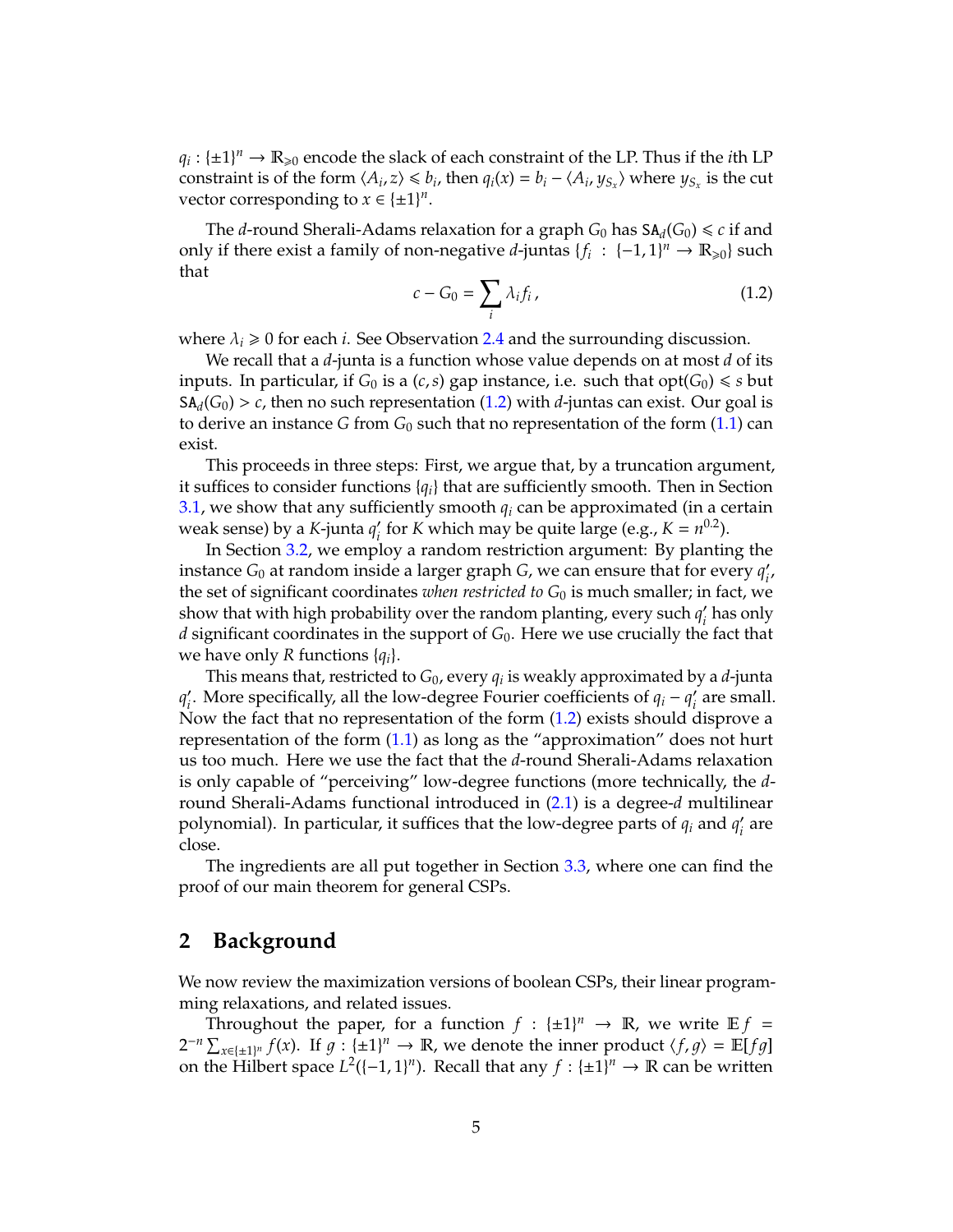uniquely in the Fourier basis as  $f = \sum_{\alpha \subseteq [n]} \hat{f}(\alpha) \chi_{\alpha}$ , where  $\chi_{\alpha}(x) = \prod_{i \in \alpha} x_i$  and  $\hat{f}(\alpha) = \langle f, \chi_{\alpha} \rangle$ . A function  $f$  is called a *d-junta* for  $d \in [n]$  if  $f$  depends only on a subset *S* ⊆ [*n*] of coordinates with  $|S|$  ≤ *d*. In other words, *f* can be written as  $f = \sum_{\alpha \subseteq S} \hat{f}(\alpha) \chi_{\alpha}.$ 

We say that *f* is a *density* if it is non-negative and satisfies  $E f = 1$ . For such an *f*, we let  $\mu_f$  denote the corresponding probability measure on  $\{\pm 1\}^n$ . Observe that for any  $g: \{\pm 1\}^n \to \mathbb{R}$ , we have  $\mathbb{E}_{x \sim \mu_f}[g(x)] = \langle f, g \rangle$ .

**Constraint Satisfaction Problems.** Constraint satisfaction problems form a broad class of discrete optimization problems that include, for example, Max Cut and Max 3-Sat. For simplicity of presentation, we will focus on constraint satisfaction problems with a boolean alphabet, though similar ideas extend to larger domains (of constant size).

For a finite collection  $\Pi = \{P\}$  of *k*-ary predicates  $P: \{\pm 1\}^k \to \{0, 1\}$ , we let Max- $\Pi$  denote the following optimization problem: An instance  $\mathfrak I$  consists of boolean variables  $X_1, \ldots, X_n$  and a collection of  $\Pi$ -constraints  $P_1(X) = 1, \ldots, P_m(X) = 1$ over these variables. A  $\Pi$ -constraint is a predicate  $P_0$ :  $\{\pm 1\}^n \rightarrow \{0, 1\}$  such that  $P_0(X) = P(X_{i_1}, \ldots, X_{i_k})$  for some  $P \in \Pi$  and *distinct* indices  $i_1, \ldots, i_k \in [n]$ . The goal is to find an assignment  $x \in \{\pm 1\}^n$  that satisfies as many of the constraints as possible, that is, which maximizes

$$
\mathfrak{I}(x) \stackrel{\text{def}}{=} \frac{1}{m} \sum_{i} P_i(x) \, .
$$

We denote the optimal value of an assignment for  $\mathfrak I$  as  $opt(\mathfrak I) = \max_{x \in \{ \pm 1 \}^n} \mathfrak I(x)$ .

*Examples:* MAx Cuτ corresponds to the case where Π consists of the binary inequality predicate. For Max 3-Sat, Π contains all eight 3-literal disjunctions, e.g.,  $X_1 \vee \overline{X}_2 \vee \overline{X}_3$ .

**Linear Programming Relaxations for CSPs.** In order to write an LP relaxation for such a problem, we need to linearize the objective function. For  $n \in \mathbb{N}$ , let Max-Π*<sup>n</sup>* be the set of Max-Π instances on *n* variables. An *LP-relaxation of size R* for  $\text{Max-}\Pi_n$  consists of the following.

- **Linearization:** For every  $\mathfrak{I} \in \mathbb{M}$  Ax- $\Pi_n$ , we associate a vector  $\mathfrak{I} \in \mathbb{R}^m$  and for every assignment  $x \in \{\pm 1\}^n$ , we associate a point  $\tilde{x} \in \mathbb{R}^m$ , such that  $\mathfrak{I}(x) = \langle \tilde{\mathfrak{I}}, \tilde{x} \rangle$ for all  $\mathfrak{I} \in \text{Max-}\Pi_n$  and all  $x \in \{\pm 1\}^n$ .
- **Polytope:** A convex polytope  $P \subseteq \mathbb{R}^m$  described by R linear inequalities, such that  $\tilde{x} \in P$  for all assignments  $x \in \{\pm 1\}^n$ . The polytope P is independent of the instance  $\Im$  of Max- $\Pi_n$ .

Given an instance  $\mathfrak{I} \in \mathbb{M}$ <sub>*n*</sub>, the LP relaxation  $\mathcal{L}$  outputs the value  $\mathcal{L}(\mathfrak{I}) = \max_{y \in P} \langle \tilde{\mathfrak{I}}, y \rangle$ . Since  $\tilde{x} \in P$  for all assignments  $x \in \{\pm 1\}^n$  and  $\langle \tilde{\mathfrak{I}}, \tilde{x} \rangle = \mathfrak{I}(x)$ , we have  $\mathcal{L}(\mathfrak{I}) \geq \text{opt}(\mathfrak{I})$  for instances  $\mathfrak{I} \in \text{Max-}\Pi_n$ .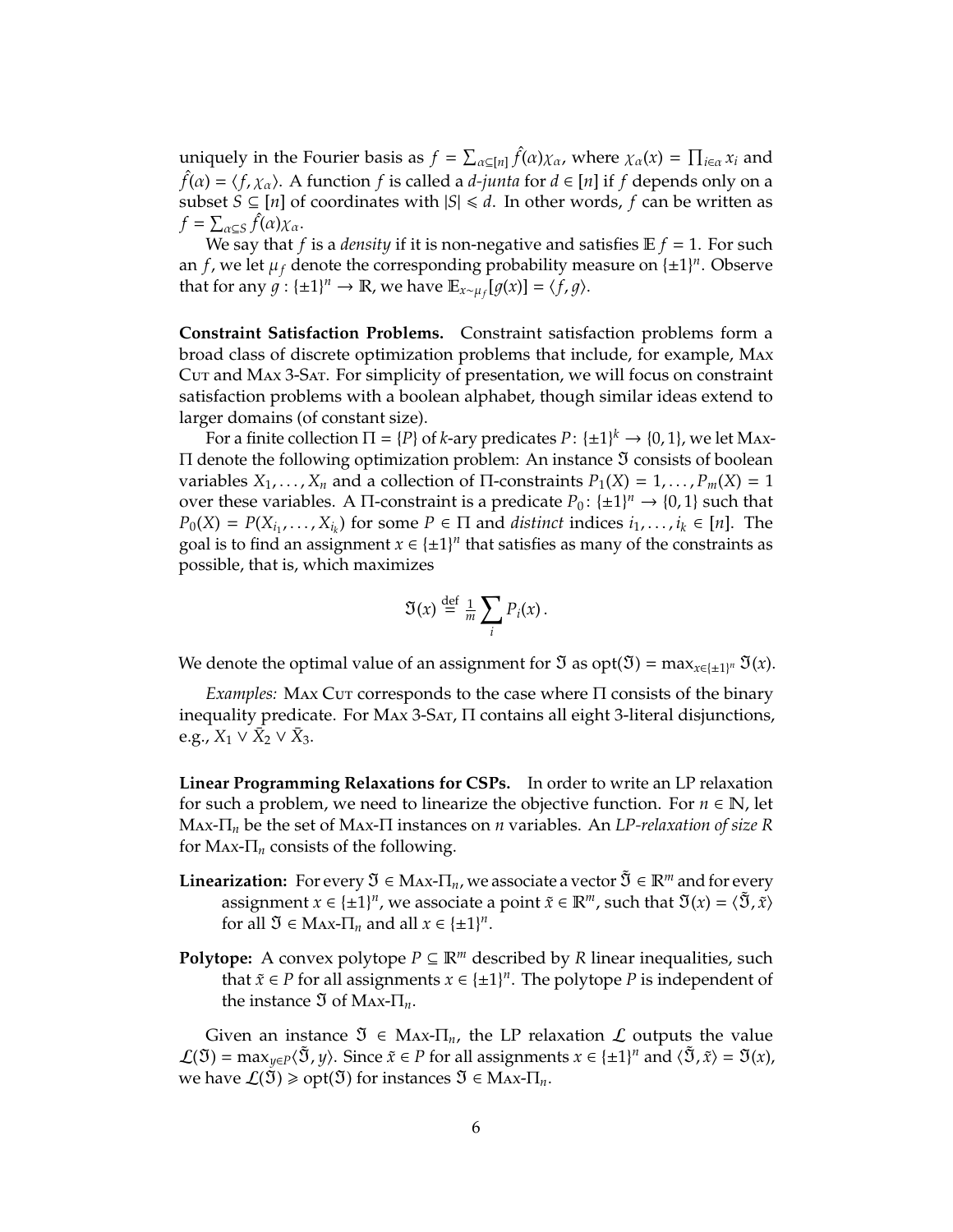<span id="page-6-1"></span>*Remark* 2.1*.* The choice of linearization does not affect the minimal size of an LP relaxation; by applying an appropriate linear transformation, one sees that all linearizations are equivalent. For concreteness, one could view  $x \mapsto \mathfrak{I}(x)$  as a degree-*k* multilinear polynomial. In the Fourier basis  $\{\chi_{\alpha} : \alpha \subseteq [n]\}$ , one would have  $\tilde{J} = \sum_{\alpha} \hat{J}(\alpha) \chi_{\alpha}$  and  $\tilde{x} = \sum_{\alpha} \chi_{\alpha}(x) \chi_{\alpha}$ .

 $(c, s)$ **-approximation.** We say that a linear programming relaxation  $\mathcal{L}$  for MAx- $\Pi_n$ achieves a  $(c, s)$ -approximation if  $\mathcal{L}(\mathfrak{I}) \leq c$  for all instances  $\mathfrak{I} \in \mathbb{M}$ ax- $\Pi_n$  with opt( $\mathfrak{I}(\mathfrak{I}) \leqslant s$ . We also say that  $\mathcal L$  achieves an  $\alpha$ -factor approximation if  $\mathcal L(\mathfrak{I}) \leqslant \alpha$  opt( $\mathfrak{I}$ ) for all  $\mathfrak{I} \in \text{Max-}\Pi_n$ .

The following theorem is inspired by Yannakakis's characterization of exact linear programming relaxations. It appears in similar form in previous works [\[Pas12\]](#page-20-10) and [\[BFPS12,](#page-19-1) Thm. 1]. For simplicity, we specialize it here for constraint satisfaction problems.

<span id="page-6-0"></span>**Theorem 2.2.** *There exists an LP relaxation of size R that achieves a* (*c*,*s*)*-approximation* for  $\text{Max-}\Pi_n$  if and only if there exist non-negative functions  $q_1,\ldots,q_R\colon\{\pm 1\}^n\to\mathbb{R}_{\geqslant 0}$ *such that for every instance*  $\mathfrak{I} \in \text{Max-}\Pi_n$  *with*  $opt(\mathfrak{I}) \leq s$ , the function  $c - \mathfrak{I}$  *is a nonnegative combination of q*1, . . . , *qR, i.e.*

$$
c-\mathfrak{I}\in\Big\{\sum\nolimits_i\lambda_i q_i\,\Big|\,\lambda_1,\ldots,\lambda_R\geq 0\Big\}.
$$

*In other words, the kernel*  $(\mathfrak{I}, x) \mapsto c - \mathfrak{I}(x)$  *has a nonnegative factorization of rank R.* 

**A communication model.** The characterization in [Theorem 2.2](#page-6-0) has an illustrative interpretation as a two-party, one-way communication complexity problem: Alice's input is a Max- $\Pi$  instance  $\mathfrak{I}$  with  $opt(\mathfrak{I}) \leq s$ . Bob's input is an assignment *x* ∈ { $\pm$ 1}<sup>*n*</sup>. Their goal is to compute the value  $\mathfrak{I}(x)$  in expectation. To this end, Alice sends Bob a randomized message containing at most *L* bits. Given the message Bob outputs deterministically a number  $v$  such that  $v \leq c$ . The protocol is correct if for every input pair  $(\mathfrak{I}, x)$ , the expected output satisfies  $\mathbb{E} v = \mathfrak{I}(x)$ (the expectation is over Alice's randomness).

An *L*-bit protocol for this communication problem yields an LP relaxation of size 2*<sup>L</sup>* : If Bob outputs a value *v*(*x*, *i*) based on message *i* from Alice, then define  $q_i(x) = c - v(x, i)$ . This yields  $2^L$  non-negative functions satisfying the conditions of [Theorem 2.2.](#page-6-0)

On the other hand, if there exist  $R = 2^L$  functions  $\{q_1, q_2, \ldots, q_R\}$  as in [The](#page-6-0)[orem 2.2,](#page-6-0) then by adding an additional non-negative function  $q_{R+1}$ , we may assume that  $\sum_{i=1}^{R+1} \lambda_i = 1$ , i.e. that we have a convex combination instead of a non-negative combination. This yields a strategy for Alice and Bob: Alice sends an index  $i \in [R + 1]$ , drawn from a distribution depending on  $\mathfrak I$  (specified by the coefficients  $\{\lambda_i\}$ , and then Bob outputs  $c - q_i(x) \leq c$ .

*Example:* Suppose the optimization problem is MAX Cut. In this case, Alice receives a graph  $G = (V, E)$  and Bob a cut  $S \subseteq V$ . If Alice sends Bob a uniformly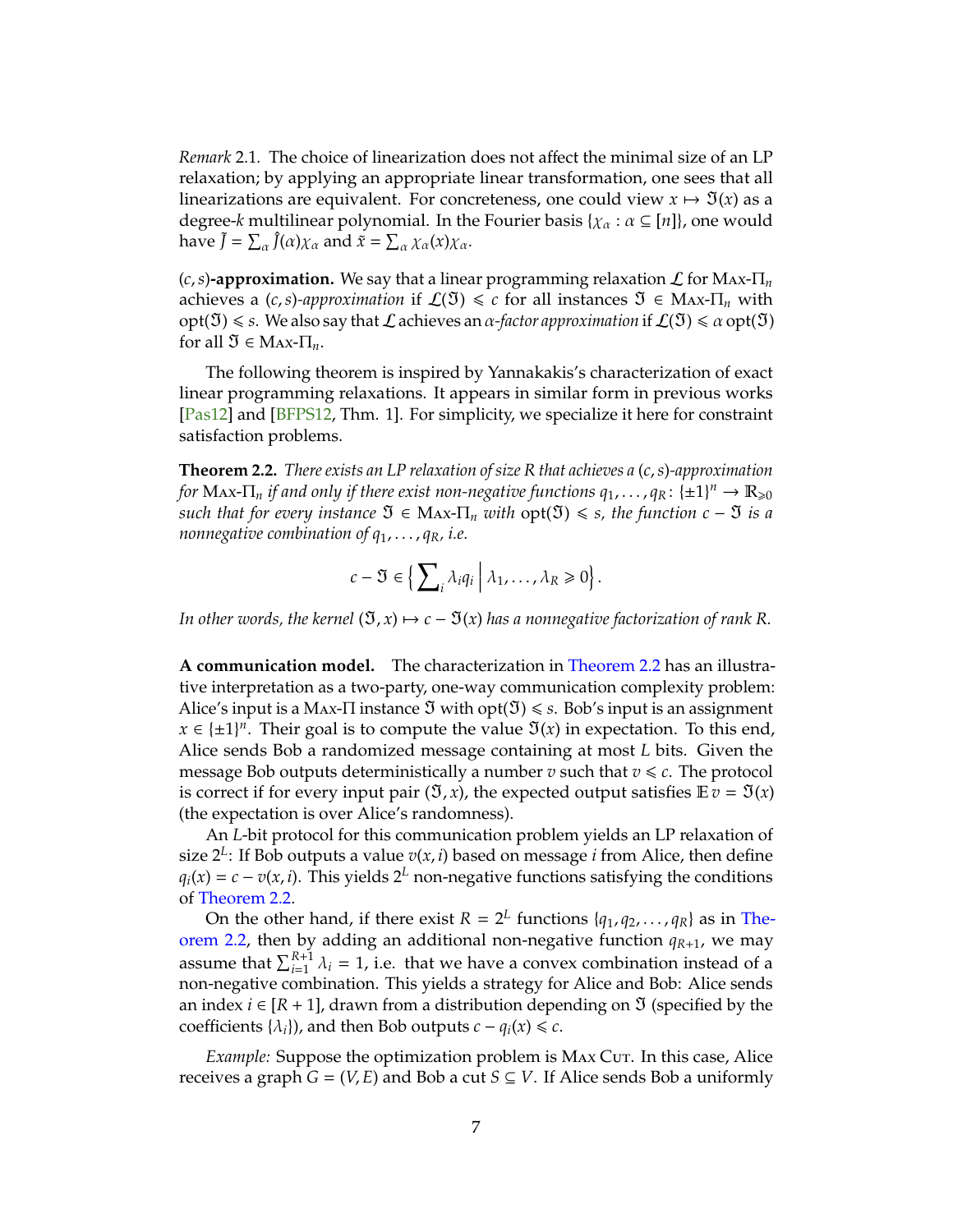<span id="page-7-1"></span>random edge  $\{u, v\} \in E$  and Bob outputs the value  $|\mathbb{1}_S(u) - \mathbb{1}_S(v)|$ , the result is a communication (in expectation) protocol using at most  $\log_2\binom{n}{2}$  bits of communication. In any protocol achieving a less trivial approximation, Bob would have to always output numbers strictly less than 1. A similar communication in expectation model is considered in [\[FFGT11\]](#page-20-11), where they show a strong connection to non-negative rank.

**LP Lower Bounds from Test Functions.** The following lemma will allows us to prove lower bounds for general LP relaxations. For  $\varepsilon = 0$ , the function *H* in the statement of the lemma would correspond to a hyperplane separating  $c - \mathfrak{I}$ and the cone generated by  $q_1, \ldots, q_R$ . The presence of  $\varepsilon$  will allow us to tolerate some noise in the arguments that follow.

<span id="page-7-0"></span>**Lemma 2.3.** *In order to show that* (*c*,*s*)*-*Max-Π*<sup>n</sup> requires LP relaxations of size greater than R, it is su*ffi*cient to prove the following: For every collection of densities*  $q_1, \ldots, q_R: \{\pm 1\}^n \to \mathbb{R}_{\geqslant 0}$ , there exists  $\varepsilon > 0$ , a function  $H: \{\pm 1\}^n \to \mathbb{R}$  and a Max- $\Pi_n$ *instance*  $\mathfrak{I}$  *such that* 

- *1.*  $\langle H, c \mathfrak{I} \rangle < -\varepsilon$
- 2.  $\langle H, q_i \rangle \ge -\varepsilon$ .

*Proof.* We will argue that *H* certifies that  $c - \mathfrak{I}$  is not a nonnegative combination of  $q_1, \ldots, q_R$ . Let  $\gamma = c - \mathbb{E} \mathfrak{I}$ . For the sake of contradiction, suppose that  $c - \mathfrak{I} = \sum_{i} \lambda_i q_i$  for  $\lambda_1, \ldots, \lambda_R \geq 0$ . Then,  $\gamma = c - \mathbb{E} \mathfrak{I} = \sum_{i} \lambda_i \mathbb{E} q_i = \sum_{i} \lambda_i$ . Also,

$$
\langle H,c-\mathfrak{I}\rangle=\langle H,\sum_i\lambda_iq_i\rangle=\sum_i\lambda_i\langle H,q_i\rangle\geq -\varepsilon\sum_i\lambda_i=-\varepsilon\gamma\,,
$$

which contradicts the condition  $\langle H, c - \mathfrak{I} \rangle < -\varepsilon$  since  $\gamma \leq c \leq 1$ .

**Sherali-Adams LP relaxations for CSPs.** A primary component of our approach involves leveraging known integrality gaps for the Sherali-Adams (SA) hierarchy. To that end, we now give a brief overview of Sherali-Adams LP relaxations. For a more detailed account, we refer the reader to [\[Lau03\]](#page-20-8).

A *d*-round Sherali-Adams LP relaxation for a Max-Π*<sup>n</sup>* instance will consist of variables {*X*<sub>*S*</sub> : *S*  $\subseteq$  [*n*],  $|S| \le d$ } for all products of up to degree *d* on the *n*-variables. These variables  $\{X_S : |S| \le d\}$  are to be thought of as the moments up to degree *d* of the variables, under a purported distribution.

An important property of an SA solution  $\{X_S : |S| \le d\}$  is that these moments agree with a set of local marginal distributions. In particular, for every set  $S \subseteq [n]$ with  $|S| \le d$  there exists a distribution  $\mu_S$  over  $\{\pm 1\}^S$  such that,

$$
\mathop{\mathbb{E}}_{x \sim \mu_S} \chi_A(x) = X_A \qquad \forall A \subseteq S.
$$

In an alternate but equivalent terminology, a *d*-round SA instance can be thought of as *d-local expectation functional (d-*`*.e.f.)*. Specifically, a *d-local expectation*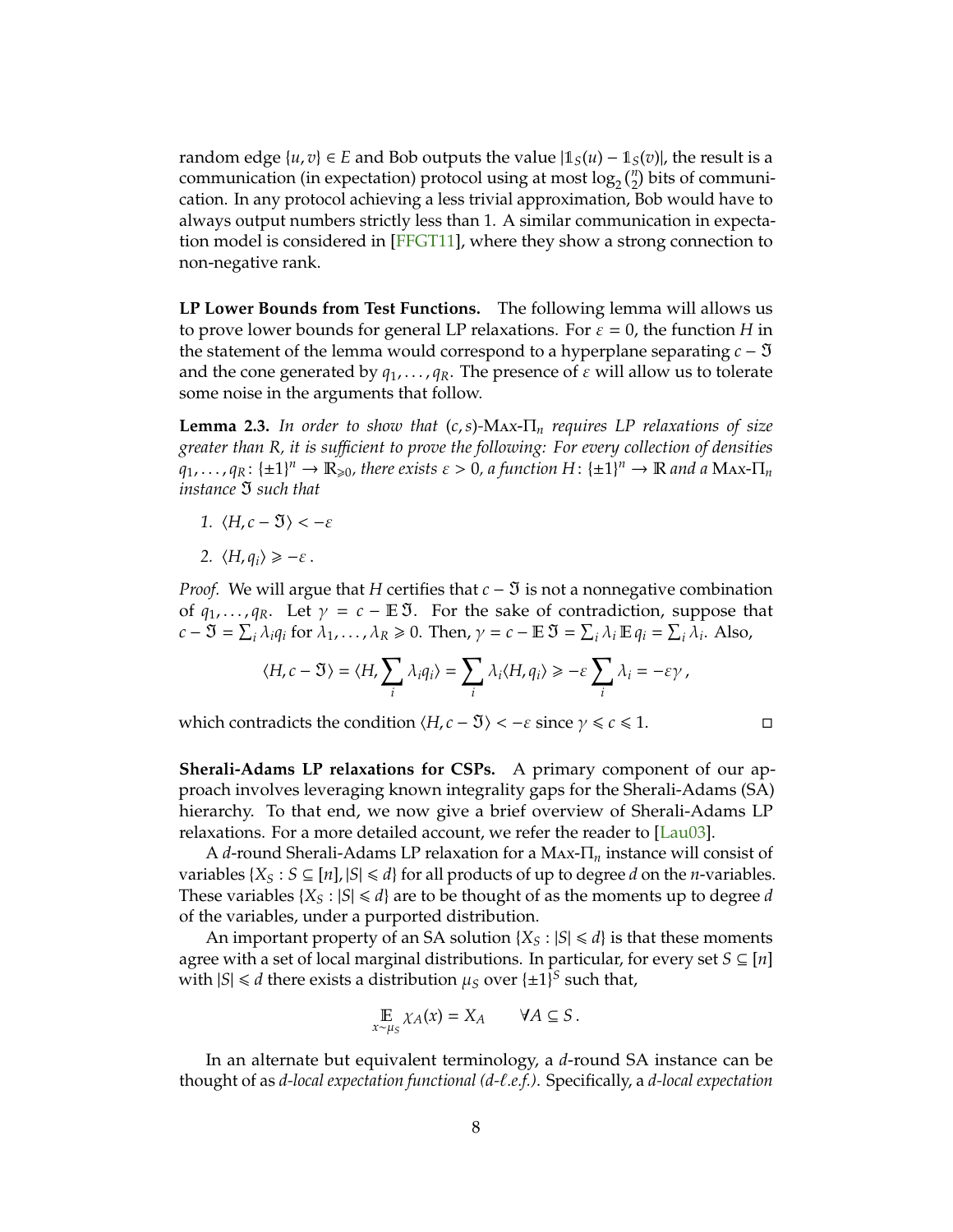<span id="page-8-2"></span>*functional* is a linear functional E on degree-*d* multilinear polynomials such that  $\mathbb{E}1 = 1$  and  $\mathbb{E}P \ge 0$  for every degree-*d* multilinear polynomial P that is nonnegative over  $\{\pm 1\}^n$  and depends only on *d* variables. In terms of the local marginal distributions,  $\mathbb E$  is the unique linear functional on degree *d* polynomials satisfying

$$
\tilde{\mathbb{E}}\,\chi_{\alpha}=\mathop{\mathbb{E}}_{x\sim\mu_{S}}\chi_{S}(x)\qquad\forall|S|\leq d,S\subseteq[n].
$$

The *d-round Sherali-Adams value* of a Max- $\Pi_n$  instance  $\mathfrak I$  is defined as

$$
SA_d(\mathfrak{I}) \stackrel{\text{def}}{=} \max_{d-\ell.\mathsf{e.f.} \tilde{\mathbb{E}}}\tilde{\mathfrak{I}}.
$$

This optimization problem can be implemented by an  $n^{O(d)}$ -sized linear programming relaxation for MAx-Π<sub>*n*</sub>. (Notice that  $\tilde{E}$  is only an *n<sup>d</sup>*-dimensional object.) In particular, if *d*-rounds of Sherali-Adams achieve a (*c*,*s*)-approximation for  $\text{Max-T}_{n}$ , then so do general  $n^{O(d)}$ -sized LP relaxations.

Given such a  $d$ - $\ell$ .e.f.  $\tilde{E}$ , we can extend it linearly to all functions on  $\{\pm 1\}^n$  (as opposed to just degree-*d* polynomials). Concretely, we set  $E f = 0$  for all functions *f* that are orthogonal to the subspace of degree-*d* functions, i.e., orthogonal to the  $\sup \sup \{ \chi_\alpha : |\alpha| \leqslant d \}.$  We can represent  $\tilde{\mathbb{E}}$  by a function  $H \colon \{\pm 1\}^R \to \mathbb{R}$  such that  $\hat{E} f = \langle H, f \rangle$  for all  $f: \{\pm 1\}^R \to \mathbb{R}$ . Concretely,

<span id="page-8-1"></span>
$$
H = \sum_{\alpha \subseteq [n]: |\alpha| \le d} c_{\alpha} \chi_{\alpha} \quad \text{for } c_{\alpha} = \tilde{\mathbb{E}} \chi_{\alpha}, \tag{2.1}
$$

where  $\{\chi_{\alpha}\}\$ is the Fourier basis.

In Section [3,](#page-9-0) We will use a modification of *H* as a test function in the sense of [Lemma 2.3.](#page-7-0) The crucial property of the test function *H* that makes it useful for our purposes is the following.

<span id="page-8-0"></span>*Observation* 2.4. Suppose that  $f : \{\pm 1\}^n \to \mathbb{R}$  depends only on a subset of at most *d* coordinates *S* ⊆ [*n*], then

$$
\langle H, f \rangle = \mathop{\mathbb{E}}_{x \sim \mu_S} \left[ f(x) \right]
$$

for some probability measure  $\mu_S$  on  $\{\pm 1\}^n$ .

One should consider this observation in light of Lemma [2.3.](#page-7-0) If *H* is the linear functional corresponding to *d* rounds of the Sherali-Adams hierarchy and *q<sup>i</sup>* is a non-negative *d*-junta, then  $\langle H, q_i \rangle \ge 0$ .

*Remark* 2.5. Some work on Sherali-Adams relaxations for MAX Cut focus on edge variables instead of vertex variables. This includes [\[FdlVKM07,](#page-19-4) [CMM09\]](#page-19-5). In those papers, the *d*-round Sherali-Adams relaxation consists of variables  ${X_S : S \subseteq \binom{[n]}{2}, |S| \le d}$  for every subset of *d* edges in the complete graph. Since their base polytope also includes triangle inequalities, any  $\binom{d}{2}$ -round Sherali-Adams solution with edge variables can be converted to a *d*-round solution for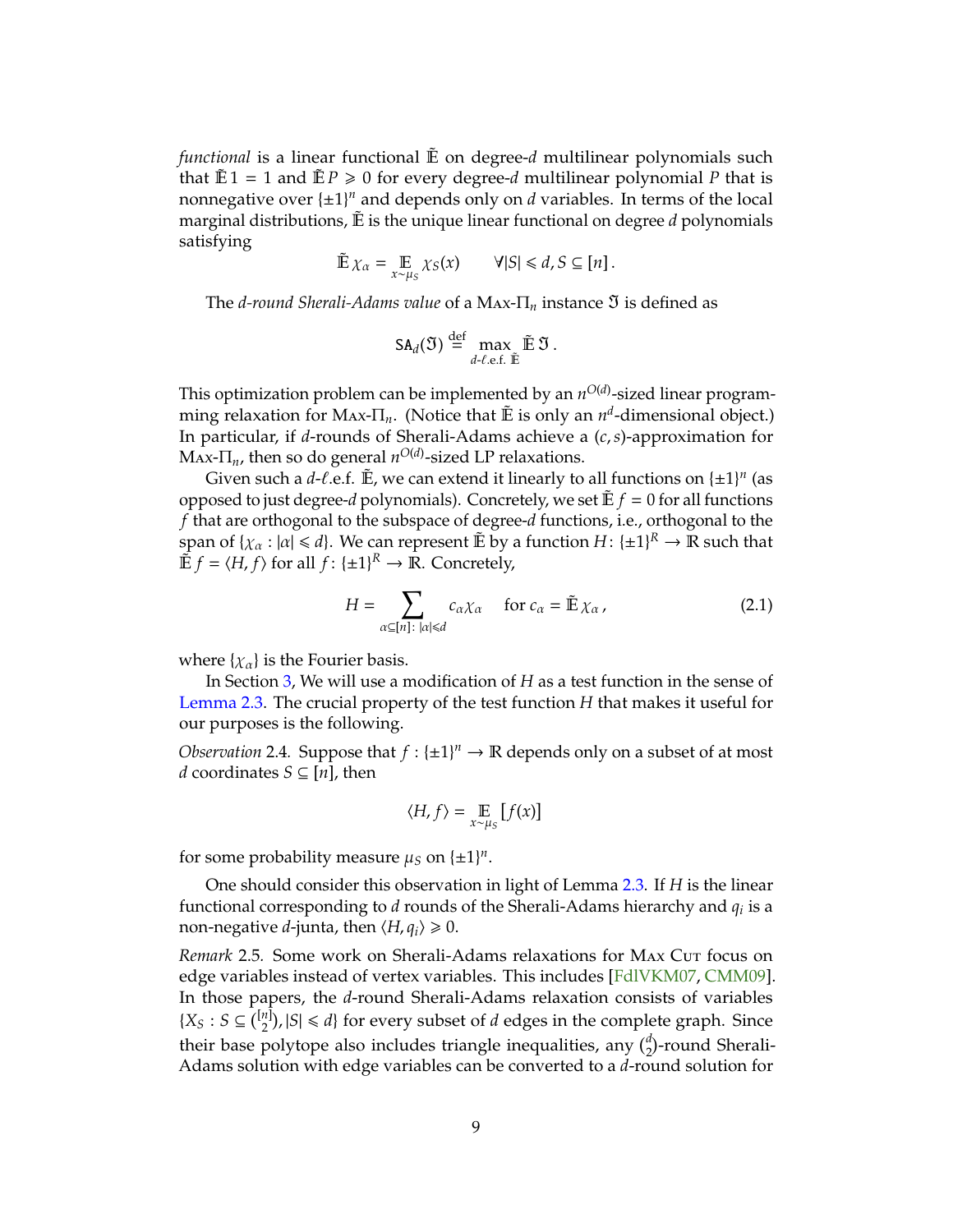<span id="page-9-4"></span>vertex variables. One should observe that the *d*-round vertex relaxation is at least as strong as the *d*-round edge relaxation.

Moreover, both papers [\[FdlVKM07,](#page-19-4) [CMM09\]](#page-19-5) actually prove a lower bound against the *d*-round vertex version and then argue that this yields a lower bound for the weaker edge relaxation. For general max-CSPs, the vertex version is arguably the canonical relaxation, and it is perhaps misguided to consider the edge version even for Max Cut. In [\[Sch08\]](#page-20-9) (which studies general CSPs), the more natural vertex version is considered.

A major benefit of the "extended formulation" model to which our results apply is that the edge/vertex relaxation distinctions are not relevant; in fact no specific meaning is ascribed to the variables of the LP. All that matters is the number of defining inequalities.

# <span id="page-9-0"></span>**3 Sherali-Adams and General LPs**

Our main theorem is that general LP relaxations are no more powerful than Sherali-Adams relaxations (in the polynomial-size regime).

<span id="page-9-2"></span>**Theorem 3.1** (Main). Fix a positive number  $d \in \mathbb{N}$ . Suppose that the d-round Sherali-*Adams relaxation cannot achieve a* (*c*,*s*)*-approximation for* Max-Π*<sup>n</sup> for every n. Then no sequence of LP relaxations of size at most n d*/2 *can achieve a* (*c*,*s*)*-approximation for*  $\text{Max-}\Pi_n$  *for every n.* 

We prove the following more general result in Section [3.3.](#page-12-0)

<span id="page-9-3"></span>**Theorem 3.2.** *Consider a function*  $f : \mathbb{N} \to \mathbb{N}$ *. Suppose that the*  $f(n)$ *-round Sherali-Adams relaxation cannot achieve a* (*c*,*s*)*-approximation for* Max-Π*n. Then for all su*ffi*ciently large n, no LP relaxation of size at most n f*(*n*) 2 *can achieve a* (*c*,*s*)*-approximation for*  $\text{Max-}\Pi_N$ *, where*  $N \leq n^{10f(n)}$ *.* 

In particular, by choosing  $f(n) \approx \frac{\log n}{\log \log n}$  $\frac{\log n}{\log \log n}$ , known Sherali-Adams gaps for Max Cut [\[CMM09\]](#page-19-5) and Max 3-Sat [\[Sch08\]](#page-20-9) imply the same integrality gaps for LPs of size  $n^{\Omega(\frac{\log n}{\log \log n})}$ .

### <span id="page-9-1"></span>**3.1 High-Entropy Distributions vs. Juntas**

Fix some  $n \in \mathbb{N}$ . We now prove that every distribution on *n* bits with very high entropy has its low-degree part "close to uniform" off a small set of coordinates. For brevity, we write  $S \setminus v$  to denote  $S \setminus \{v\}$ .

Let  $(X_1, ..., X_n) \in \{\pm 1\}^n$  be correlated random bits with distribution  $\mu$ . For a subset *S* ⊆ [*n*], we use the notation  $X_S = \{X_i : i \in S\}$ . We first prove the following lemma. Afterward, we use it to bound the Fourier coefficients of  $\mu$ . Here, and in what follows,  $H(\cdot)$  denotes the Shannon entropy measured in bits.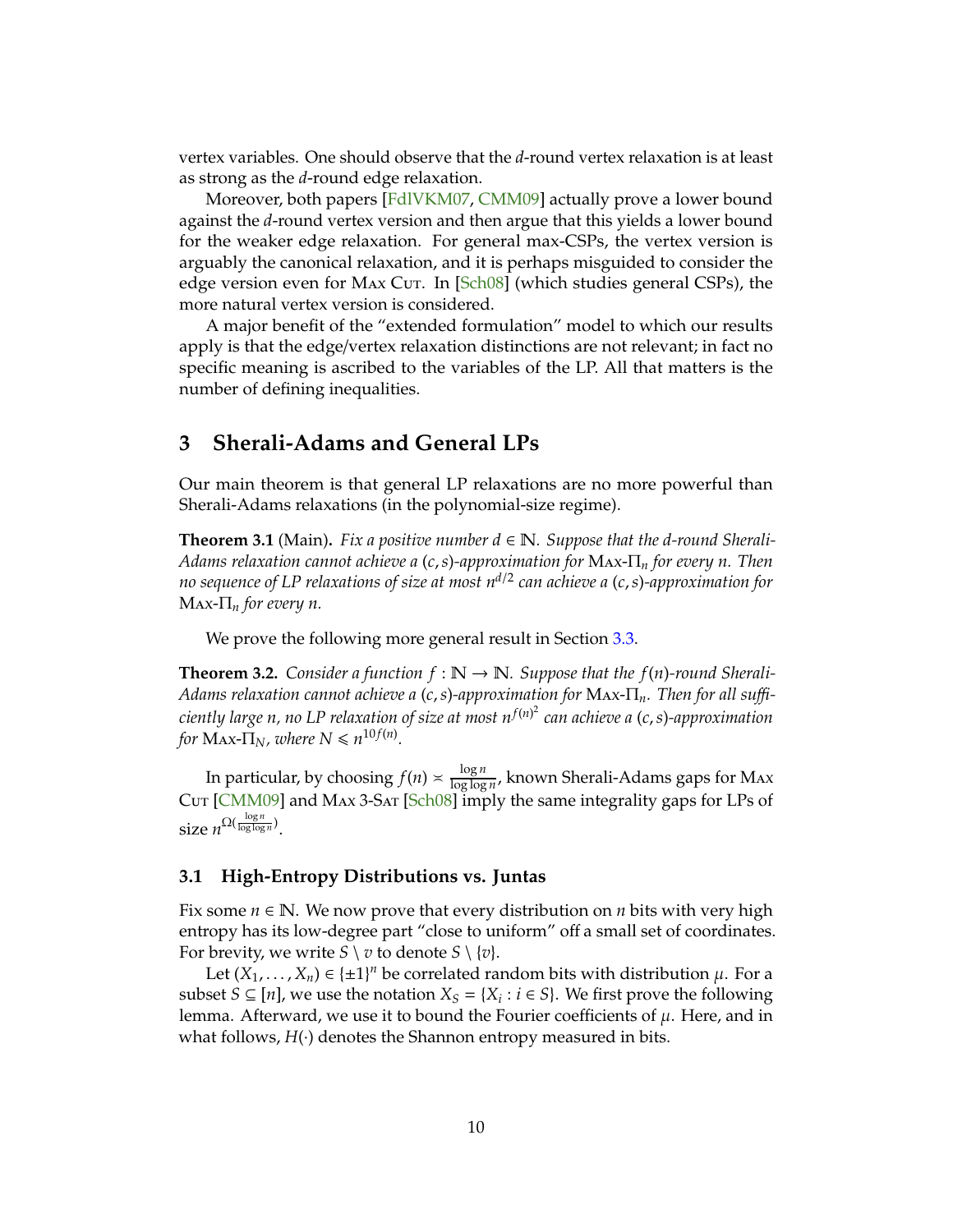<span id="page-10-3"></span><span id="page-10-0"></span>**Lemma 3.3.** *For all*  $1 ≤ d$ ,  $t ≤ n$  *and*  $β > 0$ , *the following holds. If*  $µ$  *has entropy*  $≥ n - t$ , *there exists a set*  $J \subseteq [n]$  *of at most*  $\frac{id}{\beta}$  *coordinates such that for all subsets A*  $\nsubseteq$  *J with*  $|A| \le d$ , we have

<span id="page-10-1"></span>
$$
\max_{v \in A} H(X_v \mid X_{A \setminus v}) \geq 1 - \beta. \tag{3.1}
$$

For  $0 < \beta < 1$ , consider the hypergraph  $G_\beta$  on vertex set [*n*] that contains a hyperedge  $e$  of size at most  $d$  whenever, for all  $v \in e$ , we have

$$
H(X_v \mid X_{e \setminus v}) \leq 1 - \beta. \tag{3.2}
$$

Lemma [3.3](#page-10-0) follows directly from the next claim.

**Proposition 3.4.** *If*  $\mu$  *has entropy n* − *t, then*  $|\bigcup_{e \in E(G_{\beta})} e| \leq \frac{td}{\beta}$ β *.*

*Proof.* Let  $J = \bigcup_{e \in E(G_\beta)} e$  denote the set of vertices participating in an edge of *G*β. Since each hyperedge contains at most *d* vertices, we can find a sequence  $e_1, e_2, \ldots, e_r$  of at least  $r \geq |J|/d$  hyperedges such that for each  $i = 1, 2, \ldots, r$ , the set *e*<sup>*i*</sup>  $(e_{i-1} ∪ ⋯ ∪ e_1)$  contains at least one vertex *u*<sup>*i*</sup> ∈ *J*.

Observe that the vertices  $u_1, \ldots, u_r$  are distinct.

Writing  $U = \{u_1, \ldots, u_r\}$  and  $W = [n] \setminus U$ , we can upper bound the entropy of  $X_1, \ldots, X_n$  using the chain rule:

$$
H(X_1, ..., X_n) = H(X_W) + \sum_{i=1}^r H(X_{u_i} | X_{W \cup \{u_1, ..., u_{i-1}\}})
$$
  
\n
$$
\leq H(X_W) + \sum_{i=1}^r H(X_{u_i} | X_{e_i \setminus u_i})
$$
  
\n
$$
\leq |W| + |U| \cdot (1 - \beta)
$$
  
\n
$$
\leq n - |J|\beta/d.
$$

The first inequality uses the fact that  $e_i \setminus u_i \subseteq W \cup \{u_1, \ldots, u_{i-1}\}$  (because  $e_i \setminus u_i$ does not contain any of the vertices  $u_i, \ldots, u_r$ ). The second inequality follows directly from the definition of the hyperedges in *G*β.

Since  $X_1, \ldots, X_n$  has entropy at least  $n - t$  by assumption, it follows that |*J*| 6 *td*/β.

We now record a Fourier-theoretic consequence of Lemma [3.3.](#page-10-0) To this end, recall that for two probability measures  $\mu$  and  $\nu$  over  $\{\pm 1\}^n$ , one defines the *KL-divergence* as the quantity

$$
D(\mu \parallel \nu) = \mathop{\mathbb{E}}_{\mu} \left[ \log_2 \frac{\mu(x)}{\nu(x)} \right].
$$

In this case, Pinsker's inequality (and its sharp form due to Kullback, Csiszár and Kemperman, see e.g. [\[Tsy09,](#page-20-12) Lemma 2.5]) states that

<span id="page-10-2"></span>
$$
D(\mu \| \nu) \ge \frac{1}{\ln 4} ||\mu - \nu||_1^2.
$$
 (3.3)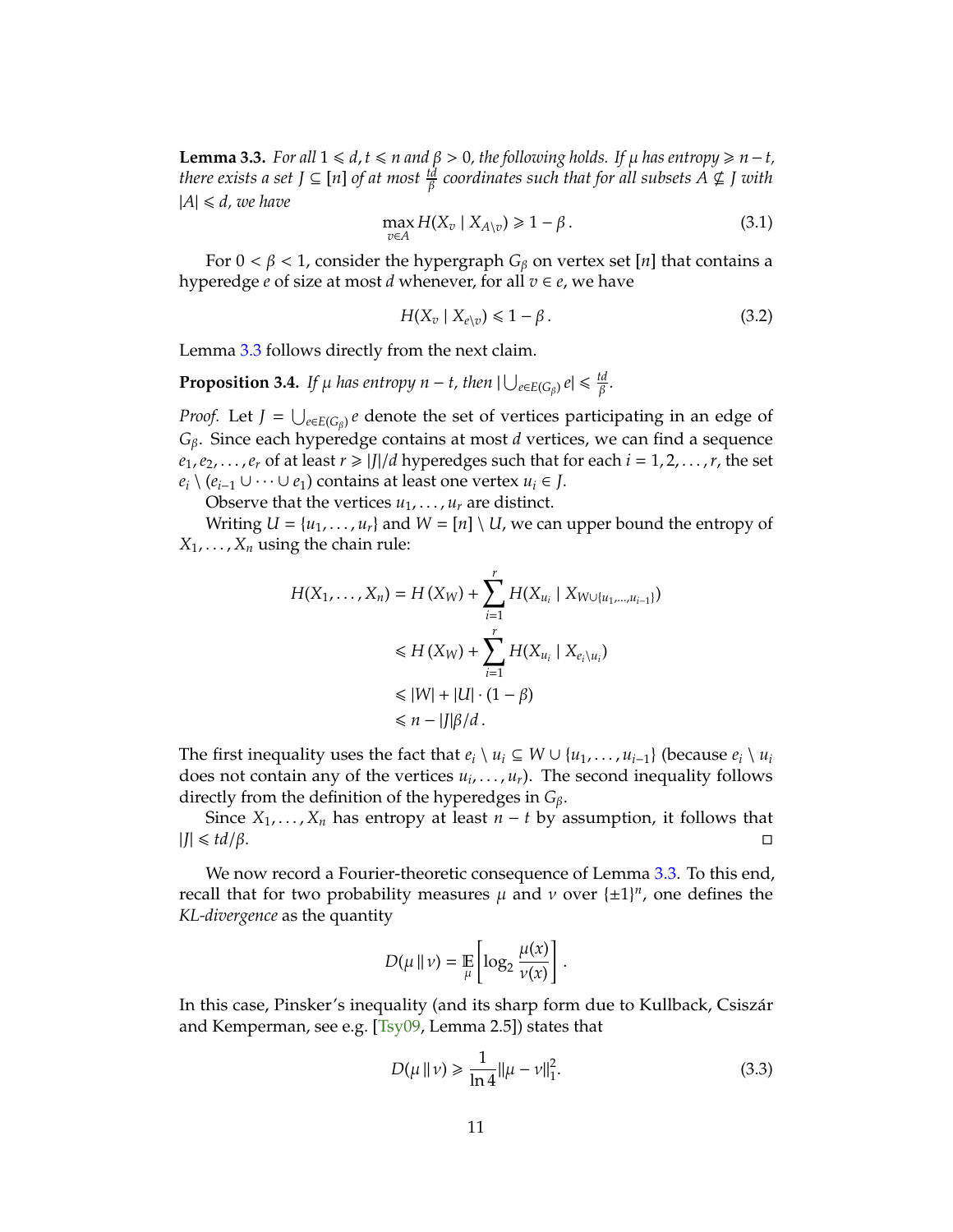<span id="page-11-4"></span><span id="page-11-1"></span>**Lemma 3.5.** *Let*  $\mu$  *be a distribution as in the statement of [Lemma 3.3,](#page-10-0) and let*  $\mathcal{I} \subseteq [n]$  *be the corresponding set of coordinates. If*  $A \subseteq [n]$  *satisfies*  $|A| \le d$  *and*  $A \nsubseteq J$ *, then* 

$$
\left|\mathop{\mathbb{E}}_{\mu}[\chi_{A}(x)]\right| \leq \sqrt{(\ln 4)\beta}.
$$

*Proof.* For  $x \in \{\pm 1\}^n$  and  $S \subseteq [n]$ , we use  $x_S$  to denote  $x$  restricted to the bits in  $S$ . Since  $|A|$  ≤ *d* and *A* ⊈ *J*, [Lemma 3.3](#page-10-0) implies that some *v* ∈ *A* satisfies [\(3.1\)](#page-10-1). For  $y \in \{\pm 1\}^{A \setminus v}$ , denote by  $\mu_{|y}$  the distribution of  $x_v$  conditioned on the event  $x_{A \setminus v} = y$ . We bound

$$
\left|\mathop{\mathbb{E}}_{\mu}[\chi_{A}(x)]\right| \leq \mathop{\mathbb{E}}_{y\sim\mu}\left|\mathop{\mathbb{E}}_{\mu}[\chi_{A}(x) \mid x_{A\setminus v}=y]\right|.
$$

Denote by *v* the uniform distribution on { $\pm 1$ }. For any  $y \in {\{\pm 1\}}^{A \setminus v}$ ,

$$
\left| \mathop{\mathbb{E}}_{\mu} [\chi_A(x) \mid x_{A \setminus v} = y] \right| = ||\mu_{|y} - \nu||_1 \leq \sqrt{(\ln 4) D(\mu_{|y} \parallel \nu)},
$$

by [\(3.3\)](#page-10-2).

Since

$$
D(\mu_{|y} \parallel \nu) = 1 - H(\mu_{|y}),
$$

we get

$$
\left|\mathop{\mathbb{E}}_{\mu}[\chi_{A}(x)]\right| \leq \mathop{\mathbb{E}}_{y \sim \mu} \sqrt{(\ln 4)(1 - H(\mu_{|y}))} \leq \sqrt{(\ln 4)(1 - \mathop{\mathbb{E}}_{y} [H(\mu_{|y})])},
$$

where the last inequality is Cauchy–Schwarz. The desired bound follows because  $\mathbb{E}_{\nu}[H(\mu_{|\nu})] = H(X_{\nu} | X_{A \setminus \nu}) \geq 1 - \beta.$ 

Finally, we arrive the primary goal of this section.

<span id="page-11-3"></span>**Lemma 3.6** (High-Entropy Distributions vs Juntas). Let  $q: \{\pm 1\}^n \to \mathbb{R}_{\geq 0}$  be a *density and let* µ*<sup>q</sup> denote the corresponding measure on* {±1} *n . If* µ*<sup>q</sup> has entropy least n* − *t* for some *t*  $\leq$  *n*, then for every 1  $\leq$  *d*  $\leq$  *n* and  $\gamma$  > 0, there exists a set J  $\subseteq$  [n] with

$$
|J| \leq \frac{4td}{\gamma^2}.
$$

*such that for all subsets*  $\alpha \nsubseteq I$  *with*  $|\alpha| \le d$ , we have  $|\hat{q}(\alpha)| \le \gamma$ .

*Proof.* Set  $\beta = \frac{\gamma^2}{4}$  $\frac{\partial^2}{\partial 4}$ . Now apply [Lemma 3.5](#page-11-1) and use the fact that  $\hat{q}(\alpha) = \mathbb{E}_{x \sim \mu_q}[ \chi_{\alpha}(x)]$ .  $\Box$ 

### <span id="page-11-0"></span>**3.2 Random Restrictions**

We first recall the following standard estimates (see, e.g., [\[McD98\]](#page-20-13)). Suppose  $X_1, \ldots, X_n$  are i.i.d {0, 1} random variables with  $\mathbb{E}[X_i] = p$ . Then,

<span id="page-11-2"></span>
$$
\mathbb{P}\left(\sum_{i=1}^{n} X_i \ge \frac{pn}{2}\right) \ge 1 - e^{-pn/8} \,. \tag{3.4}
$$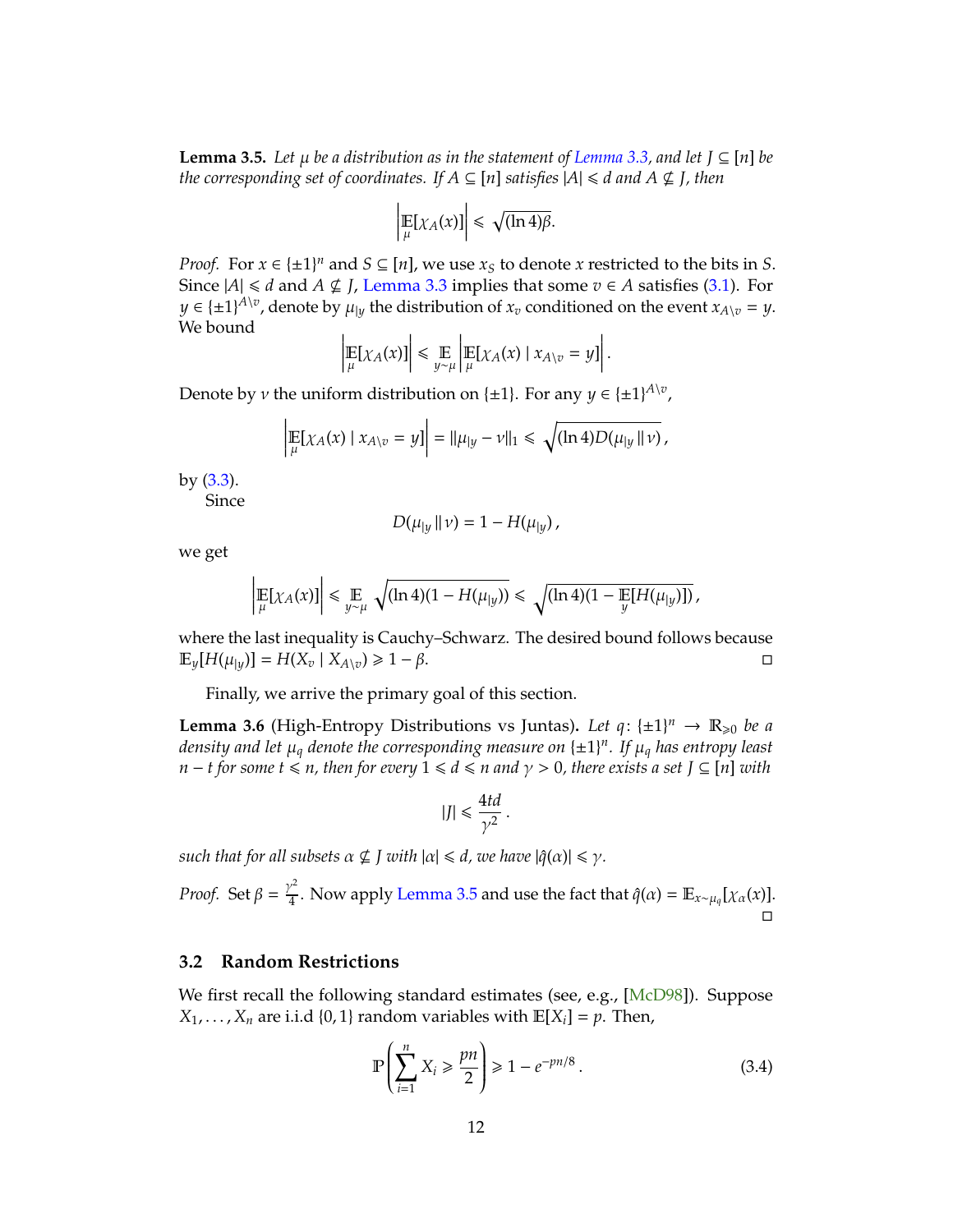Furthermore, if  $\frac{pn}{1-p} \leqslant 1/2$ , then

<span id="page-12-1"></span>
$$
\mathbb{P}\left(\sum_{i=1}^{n} X_i \ge t\right) = \sum_{i=t}^{n} {n \choose i} p^i (1-p)^{n-i} \le (pn)^t \sum_{i=0}^{\infty} (pn/(1-p))^i \le 2(pn)^t. \tag{3.5}
$$

<span id="page-12-2"></span>**Lemma 3.7.** *For any*  $d \in \mathbb{N}$ *, the following holds. Let*  $Q$  *be a collection of densities q*: {±1}<sup>*n*</sup> →  $\mathbb{R}_{\geqslant 0}$  such that the corresponding measures  $\mu_q$  have entropy at least *n* − *t*. If  $|Q| ≤ n^{d/2}$  , then for all integers  $m$  with  $3 ≤ m ≤ n/4$  , there exists a set  $S ⊆ [n]$  such that

- $|S| = m$
- *– For each q* ∈ *Q, there exists a set of at most d coordinates J*(*q*) ⊆ *S such that under the distribution*  $\mu_q$ *, all d-wise correlations in*  $S - J(q)$  *are small. Quantitatively, we have*

$$
|\hat{q}(\alpha)| \leq \left(\frac{32mtd}{\sqrt{n}}\right)^{1/2} \qquad \forall \alpha \subseteq S, \alpha \not\subseteq J(q), |\alpha| \leq d
$$

*Proof.* We will sample the set  $S \subseteq [n]$  by including each element independently with probability 2*m*/*n*, then argue that with non-zero probability, both the conditions on *S* hold.

First, by [\(3.4\)](#page-11-2), we have  $|S| \ge m$  with probability at least  $1 - e^{-m/4} > 1/2$ .

Fix  $\gamma = \left(\frac{32mtd}{\sqrt{n}}\right)$ *n*  $\int^{1/2}$ . By [Lemma 3.6,](#page-11-3) for each  $q \in Q$  there exists a set *J'*(*q*) of at most  $\frac{4td}{\gamma^2}$   $\leqslant$ √ *n*  $\frac{\sqrt{n}}{8m}$  coordinates such that for all subsets  $\alpha \nsubseteq J'(q)$  with  $|\alpha| \leq d$ , we have  $|\hat{q}(\alpha)| \leq \gamma$ .

The set *J*(*q*) for a distribution *q* is given by *J*(*q*) = *J*'(*q*)∩*S*. Clearly, E[|*J*'(*q*)∩*S*|] =  $\frac{2m}{n}|J'(q)| \leq \frac{2m}{n} \cdot \frac{\sqrt{n}}{8m}$  $\frac{\sqrt{n}}{8m} \leq 1/4$ . Thus by [\(3.5\)](#page-12-1), we can write

$$
\mathbb{P}\left[|J(q)\cap S|\ge d\right]\le 2\left(\frac{2m}{n}\cdot |J'(q)|\right)^d\le 2\cdot \left(\frac{2m}{n}\cdot \frac{\sqrt{n}}{8m}\right)^d\le \frac{2}{4^dn^{d/2}}\,.
$$

The existence of the set *S* follows by taking a union bound over all the  $|Q| \le n^{d/2}$ densities in the family *Q*. Note that we have concluded with  $|S| \ge m$ , but we can remove some elements from *S* to achieve  $|S| = m$ .

#### <span id="page-12-0"></span>**3.3 Proof of Main Theorem – [Theorem 3.1](#page-9-2)**

In this subsection, we will prove Theorems [3.2](#page-9-3) and [3.1.](#page-9-2) Let  $m \le n$  be parameters  $m,n\in\mathbb{N}$  to be chosen later. Let  $\mathfrak{I}_0$  be a Max- $\Pi_m$  instance with SA<sub>d</sub>( $\tilde{\mathfrak{I}}_0)\geqslant c$  and  $opt(\mathfrak{I}_0) \leq s$ . Our goal is to show that for all  $\varepsilon > 0$  and all large enough  $n \in \mathbb{N}$ , any  $n^{\tilde{d}/2}$ -sized LP relaxation for Max-Π<sub>*n*</sub> cannot certify opt( $\mathfrak{I}$ ) < *c* − ε for all "shifts"  $\mathfrak I$  of  $\mathfrak I_0$ . (Here, "shift" means that we plant  $\mathfrak I_0$  on some subset of the variables  $\{1, \ldots, n\}$ .)

Let *Q* denote a collection of densities  $q: \{\pm 1\}^n \to \mathbb{R}_{\geq 0}$  on  $\{\pm 1\}^n$  with  $|Q| \leq n^{d/2}$ . We will show that there exists a shift  $\mathfrak I$  of  $\mathfrak I_0$  and a test functional  $H\in L^2([-1,1]^n)$ that satisfies the conditions of [Lemma 2.3](#page-7-0) (lower bounds from test functions).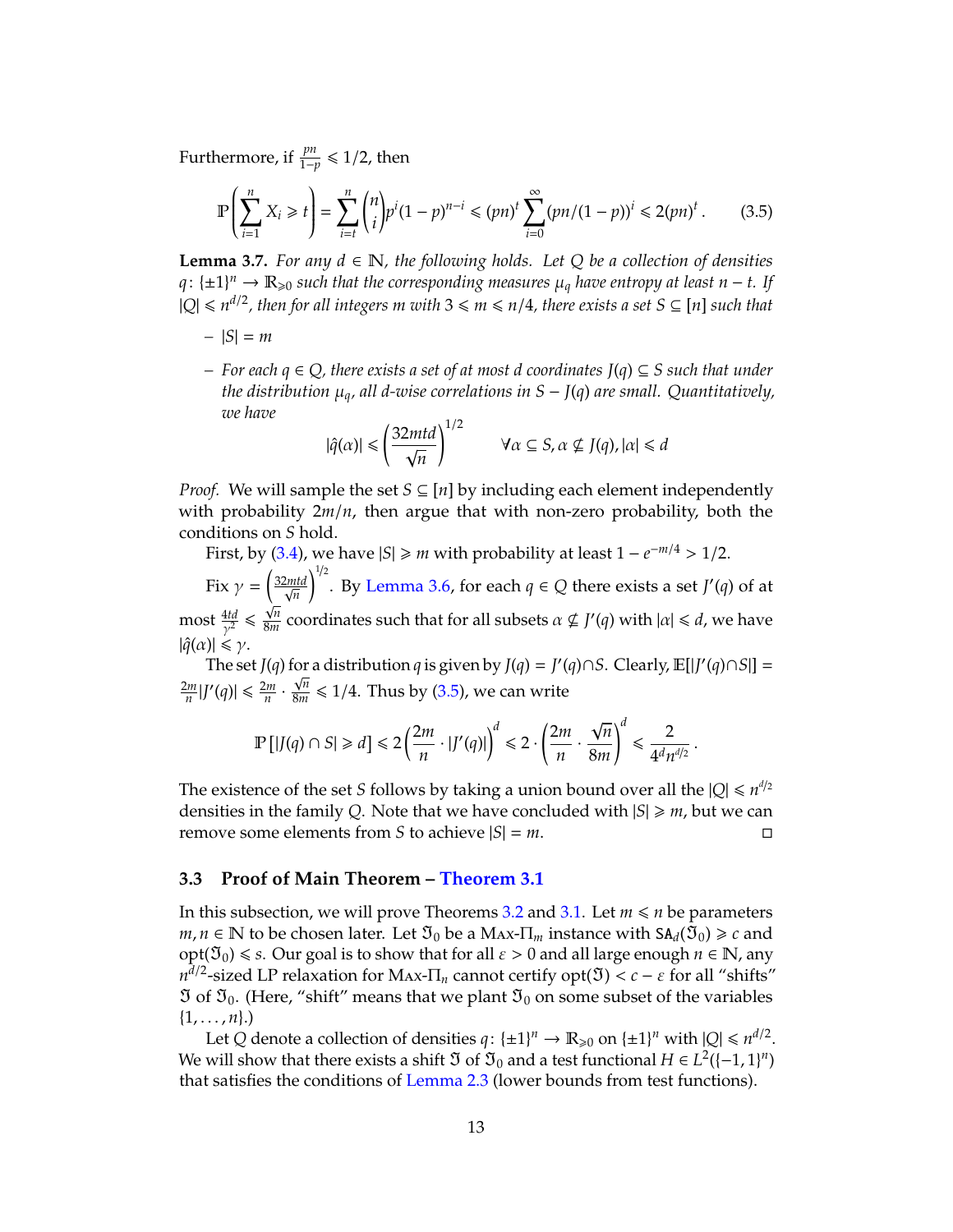Let  $B \subseteq {\pm 1}^n$  be the subset of points where one of the densities *q* is exceptionally large. Formally, we define

$$
B = \{x \in \{\pm 1\}^n \mid \exists q \in Q. \ q(x) \geq n^d\}.
$$

By Markov's inequality, the set *B* has measure at most  $\mathbb{E} 1_B \leqslant |Q| \cdot n^{-d} \leqslant n^{-d/2}.$ We decompose each  $q \in Q$  into three parts

$$
q = q' + q_{\text{bad}} - \mathbb{E} q_{\text{bad}}
$$

with  $q_{bad} = q \cdot 1_B$  (and therefore  $q' = q \cdot (1 - 1_B) + \mathbb{E} q_{bad}$ ). The function  $q'$ : { $\pm 1$ }<sup>*n*</sup>  $\rightarrow \mathbb{R}_{\geqslant 0}$  is a density because

$$
\mathbb{E} q' = \mathbb{E} q \cdot (1 - \mathbb{1}_B) + \mathbb{E} q \cdot \mathbb{1}_B = 1.
$$

Since  $q(x) < n^d$  for every point  $x \notin B$ , the function  $q'$  satisfies  $q' \leq n^d + 1$ , which implies that the min-entropy (and thus Shannon entropy) of the distribution corresponding to *q'* is at least *n* − *t* where  $t = d \log_2 n + 1$ .

By [Lemma 3.7,](#page-12-2) there exists a set  $S \subseteq [n]$  of size *m* such that every  $q \in Q$ , every Fourier coefficient  $\hat{q}'(α)$  with degree  $|α| ≤ d$  and  $α ⊈ J(q)$  satisfies  $|\hat{q}'(α)| ≤ K$ , where

$$
K \leq 8 \left( \frac{md \log_2 n}{\sqrt{n}} \right)^{1/2}.
$$

For a subset  $T \subseteq [n]$ , let  $q_{|T}$  denote the marginal of q on T, so that  $q_{|T}(x) =$  $\mathbb{E}_{y \in \{\pm 1\}^n} q(x_T, y_{[n] \setminus T})$ . (Equivalently,  $q_{|T} = \sum_{\alpha \subseteq T} \hat{q}(\alpha) \chi_\alpha$ .) In this notation, the  $\ell_1$ -norm of the degree- $\leq d$  Fourier coefficients of  $q_1$ <sup>o</sup>  $\int_{|J(q)} - q'$  $\frac{\prime}{\vert S}$  is bounded by

<span id="page-13-0"></span>
$$
\sum_{\substack{\alpha \subseteq S \\ \alpha \nsubseteq J(q) \\ |\alpha| \le d}} |\hat{q}'(\alpha)| \le Km^d. \tag{3.6}
$$

Let  $\eta = m^d \cdot \max(3n^{-d/2}, K)$ , and assume that *n* is chosen large enough so that  $\eta < \frac{1}{2}$ .

Let  $\mathfrak I$  be the Max- $\Pi_n$  instance obtained by planting the Max- $\Pi_m$  instance  $\mathfrak I_0$ on the variable set *S*. Let *H* be a *d*-round Sherali-Adams solution (in the sense of [\(2.1\)\)](#page-8-1) for = with value *c*. Further, we will choose a Sherali-Adams solution *H* that satisfies  $H(\alpha) = 0$  for  $\alpha \not\subseteq S$ . This is possible since all the constraints in  $\mathfrak I$  are contained within *S*. (Since  $\mathfrak I$  is a shift of  $\mathfrak I_0$ , it has the same Sherali-Adams value,  $SA_d(\mathfrak{I}) = SA_d(\mathfrak{I}_0)$ 

We claim that  $H' = (1 - 1_B) \cdot H$  is a test function in the sense of [Lemma 2.3.](#page-7-0) Recall that  $\|\mathfrak{I}\|_{\infty}\leqslant 1.$  Furthermore, by [\(2.1\)](#page-8-1), we have  $\|H\|_{\infty}\leqslant m^{d}.$  Using these,

$$
\langle H', c - 2\eta - \mathfrak{I} \rangle = \langle H, c - 2\eta - \mathfrak{I} \rangle - \langle H \cdot (c - 2\eta - \mathfrak{I}), \mathbb{1}_B \rangle
$$
  
\n
$$
\leq -2\eta - \langle H \cdot (c - 2\eta - \mathfrak{I}), \mathbb{1}_B \rangle
$$
  
\n
$$
(\text{because } \langle H, 1 \rangle = 1 \text{ and } \langle H, \mathfrak{I} \rangle = \text{SA}_d(\mathfrak{I}))
$$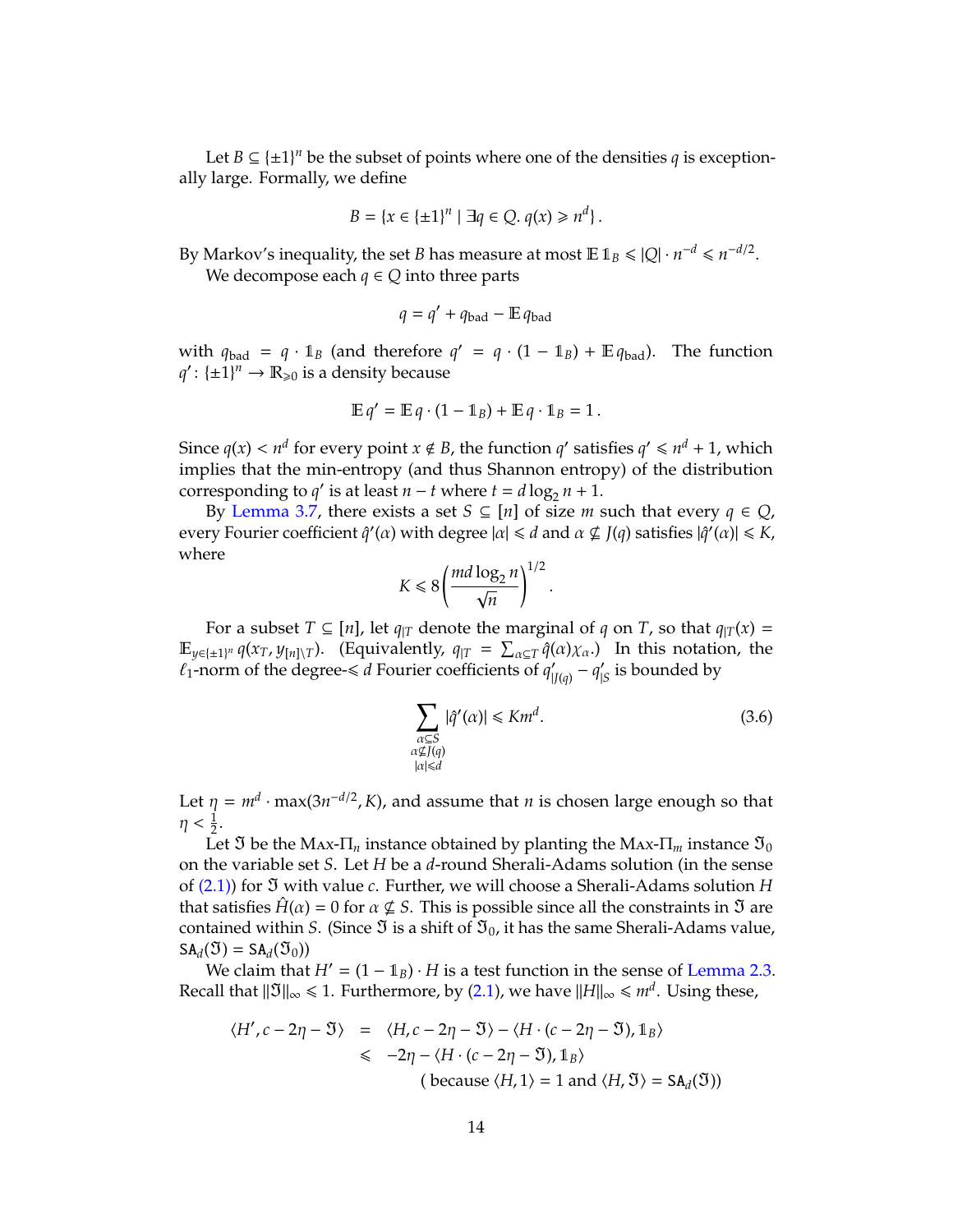$$
\leq -2\eta + (c + 2\eta + ||\mathfrak{I}||_{\infty})||H||_{\infty} \cdot \mathbb{E} \mathbb{1}_B
$$
  

$$
\leq -2\eta + 3m^d \cdot n^{-d/2}
$$
  

$$
< -\eta.
$$

Finally,

$$
\langle H', q \rangle = \langle H', q' - \mathbb{E} q_{bad} \rangle + \langle H', q_{bad} \rangle
$$
  
\n
$$
= \langle H', q' - \mathbb{E} q_{bad} \rangle + 0 \qquad \text{(using } supp(q_{bad}) \cap supp(H') = \emptyset)
$$
  
\n
$$
= \langle H, q' - \mathbb{E} q_{bad} \rangle + 0 \qquad \text{(using } supp(q' - \mathbb{E} q_{bad}) \cap supp(H - H') = \emptyset)
$$
  
\n
$$
= \langle H, q' \rangle - \mathbb{E} q_{bad} \qquad \text{(using } \langle H, 1 \rangle = 1)
$$
  
\n
$$
= \langle H, q'_{|S} \rangle - \mathbb{E} q_{bad} \qquad \text{(using } \hat{H}(\alpha) = 0 \text{ for } \alpha \not\subseteq S)
$$
  
\n
$$
= \langle H, q'_{|J(q)} \rangle - \langle H, q'_{|J(q)} - q'_{|S} \rangle - \mathbb{E} q_{bad}
$$
  
\n
$$
\geq \langle H, q'_{|J(q)} \rangle - \eta - \mathbb{E} q_{bad} \qquad \text{(using } |\hat{H}(\alpha)| \leq 1 \text{ for all } \alpha \subseteq S, \text{ deg}(H) \leq d \text{ and our Fourier- $\ell_1$ -norm bound (3.6) for  $q'_{|J(q)} - q'_{|S}$   
\n
$$
\geq \mathbb{E} q_{bad} - \eta - \mathbb{E} q_{bad}
$$
  
\n
$$
\geq -\eta.
$$
$$

The last step uses that  $q_1$ <sup>'</sup>  $\int_{|J(q)}$  is a *d*-junta with  $q'_{|}$  $\mathcal{L}_{|J(q)} \geqslant \mathbb{E} q_{bad}$  (because  $q' \geqslant \mathbb{E} q_{bad}$ by construction). Since *H* is a *d*-round Sherali-Adams functional, it satisfies  $\langle H, q'$  $\langle f_{|J(q)} \rangle \geq \mathbb{E} q_{bad}$  (by the *d*- $\ell$ .e.f. property).

We conclude that by [Lemma 2.3,](#page-7-0) the cone generated by *Q* does not contain the function  $c - 2\eta - 3$ .

We see that for any collection  $Q$  of at most  $n^{d/2}$  densities, there exists a Max- $\Pi_n$  instance  $\Im$  with opt( $\Im$ )  $\leq$  *s* (a shift of  $\Im_0$ ) such that *c* − 2η −  $\Im$  is not in the cone generated by *Q*. By [Theorem 2.2,](#page-6-0) it follows that any *n d*/2 -sized linear programming relaxation cannot achieve a (*c* − 2η,*s*)-approximation for Max-Π*n*. Finally, note that asymptotically, we have

<span id="page-14-1"></span>
$$
\eta = O\left(\frac{m^d \sqrt{md \log n}}{n^{1/4}}\right). \tag{3.7}
$$

 $\Box$ 

*Proof of [Theorem 3.2.](#page-9-3)* Fix an instance size *m* and put  $d = f(m)$ . In the preceding argument, require that *n* grows like  $m^{10d} = m^{10f(m)}$  so that  $\eta = o(1)$ ) (see [\(3.7\)](#page-14-1)). The lower bound achieved is  $n^{d/2} \geq n r^{5f(m)^2}$ .

# <span id="page-14-0"></span>**4 Symmetric Linear Programs**

We will now prove the following theorem relating Sherali-Adams gaps to those for symmetric LPs for MAx Cut.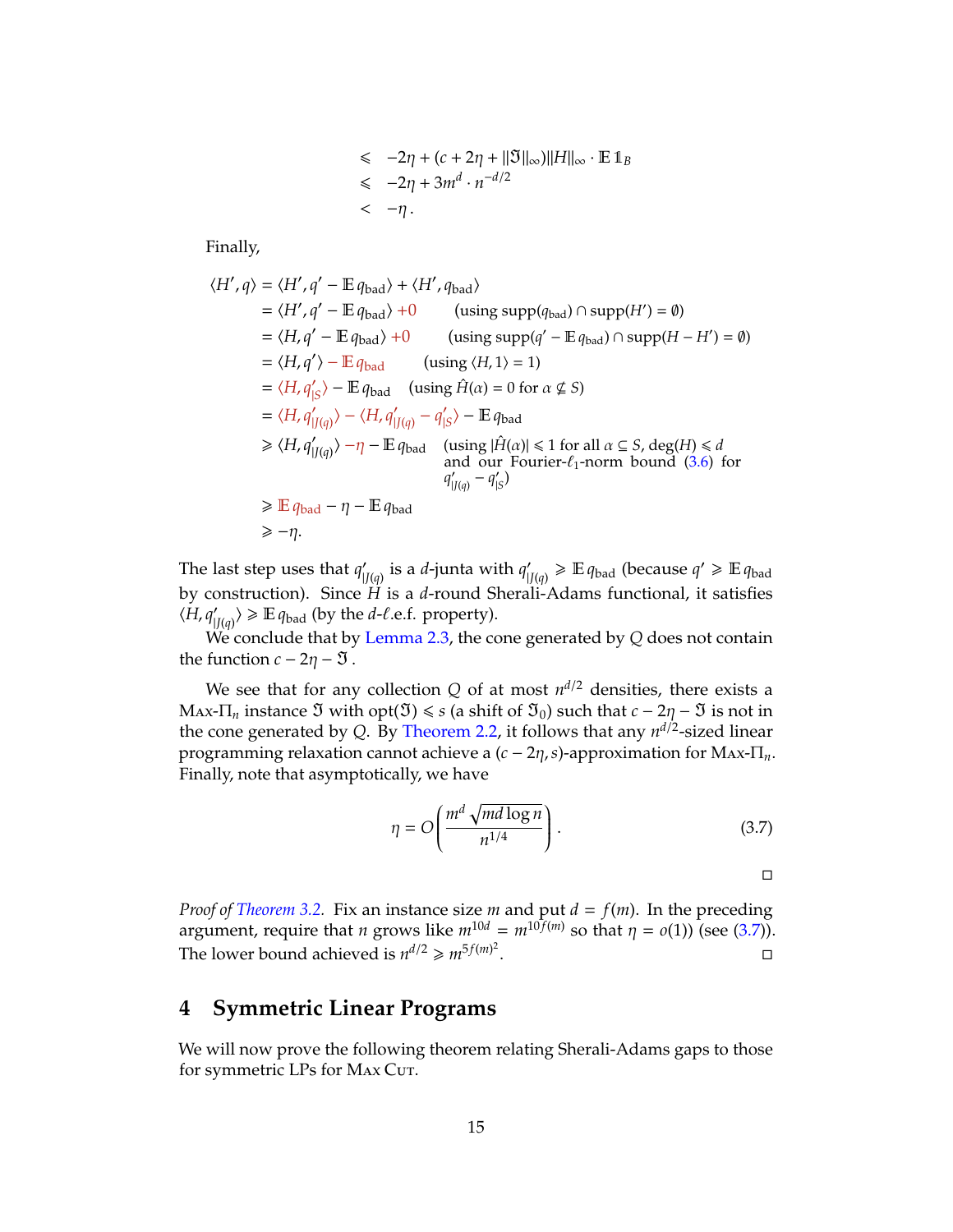<span id="page-15-3"></span><span id="page-15-1"></span>**Theorem 4.1.** *Suppose that the t-round Sherali-Adams relaxation for* MAx Cut *cannot achieve a* (*c*,*s*)*-approximation on graphs with n vertices. Then no symmetric LP of size*  $\leq$   $\binom{N}{t}$  can achieve a (c, s)-approximation on N-vertex graphs, where N = 2n.

We will require the following lemma of Yannakakis.

<span id="page-15-0"></span>**Lemma 4.2** ([\[Yan91,](#page-20-4) Claim 2]). Let H be a group of permutations whose index in  $S_n$ *is at most*  $\binom{n}{k}$  *for some*  $k < n/4$ *. Then there exists a set J of size at most*  $k$  *such that*  $H$ *contains all even permutations that fix the elements of J.*

<span id="page-15-2"></span>**Lemma 4.3.** *Suppose a family of functions*  $\mathcal{F} = \{f_i : \{\pm 1\}^n \to \mathbb{R} : i = 1, 2, ..., M\}$  *is closed under permutation of its inputs, and*  $M < \binom{n}{k}$  *for*  $k < n/4$ *, then each function f*<sub>*i*</sub> *depends only on a subset*  $S_i$  ⊆ [*n*] *of at most k coordinates and possibly the value*  $\sum_{a \in [n]} x_a$ .

*Proof.* Let Orb(*f*) denote the orbit of a function *f* under permutation of its inputs. Since  $\mathcal F$  is closed under permutation of inputs to the functions, it contains the orbits of each of the functions  $f_1, \ldots, f_M$ .

This implies that the for each of the functions  $f_i$ , we have  $|\text{Orb}(f_i)| < {n \choose k}$ . Hence for each  $f_i$  the automorphism group of all permutations that preserve the function  $f_i$  is large, i.e.,  $|\text{Aut}(f_i)| > k!(n-k)!$ . By [Lemma 4.2,](#page-15-0) the automorphism group Aut(*fi*) contains all even permutations that fix a subset of coordinates *J<sup>i</sup>* with  $|J_i| \le k$ .

We claim that Aut(*fi*) contains all permutations that fix the coordinates in *J*<sub>*i*</sub>. We know that for every *x*, and every even permutation  $\sigma$  of  $\bar{J}_i$ ,  $f_i(x) = f_i(\sigma x)$ . For every  $x \in \{\pm 1\}^n$ , there will be two coordinates  $a, b \in \bar{J}_i$  such that  $x_a = x_b$ . Let  $\pi_{ab}$  denote the permutation that swaps  $x_a$ ,  $x_b$ . Since  $\pi_{ab}(x) = x$ , we have  $f_i(\pi_{ab}(x)) = f_i(x)$ . So for all even permutations  $\sigma$ ,

$$
f_i(\sigma \pi_{ab} x) = f_i(\pi_{ab} x) = f_i(x)
$$

As  $\sigma$  varies over all even permutations,  $\sigma \pi_{ab}$  varies over all odd permutations, leading to the conclusion that for all permutations  $\pi$  fixing the coordinates of  $J_i$ ,  $f_i(x) = f_i(\pi x)$ .

This symmetry of the function  $f_i$  implies that it depends only on the assignment to  $J_i$  and the hamming weight of the assignment to  $\bar{J}_i$ . The hamming weight of the assignment to  $\bar{J}_i$  is equal to  $\sum_a x_a - \sum_{a \in J_i} x_a$ . This shows that  $f_i$  only depends on the coordiantes in *J<sub>i</sub>* and the value  $\sum_{a \in [n]} x_a$ .

Let  $\mathfrak I$  be a Sherali-Adams integrality gap instance of MAX Cut. Suppose  ${X_S}_{S \in [n], |S| \le t}$  is the *t*-round Sherali-Adams solution on  $\mathfrak{I}$ .

Construct a new graph  $\mathfrak{I}' = \mathfrak{I}_1 \cup \mathfrak{I}_2$  consisting of two disjoint copies of the instance  $\Im$ . Let  $N = 2n$  denote the number of vertices of  $\Im'$ . Let us suppose that  $\mathfrak{I}_1$  is on vertices  $\{1, \ldots, n\}$  and  $\mathfrak{I}_2$  is on  $\{n+1, \ldots, 2n\}$ .

We will now extend the Sherali-Adams LP solution for  $\mathfrak I$  to a Sherali-Adams solution for  $\mathfrak{I}'$ . Roughly speaking, we will copy the SA-solution as is on to  $\mathfrak{I}_1$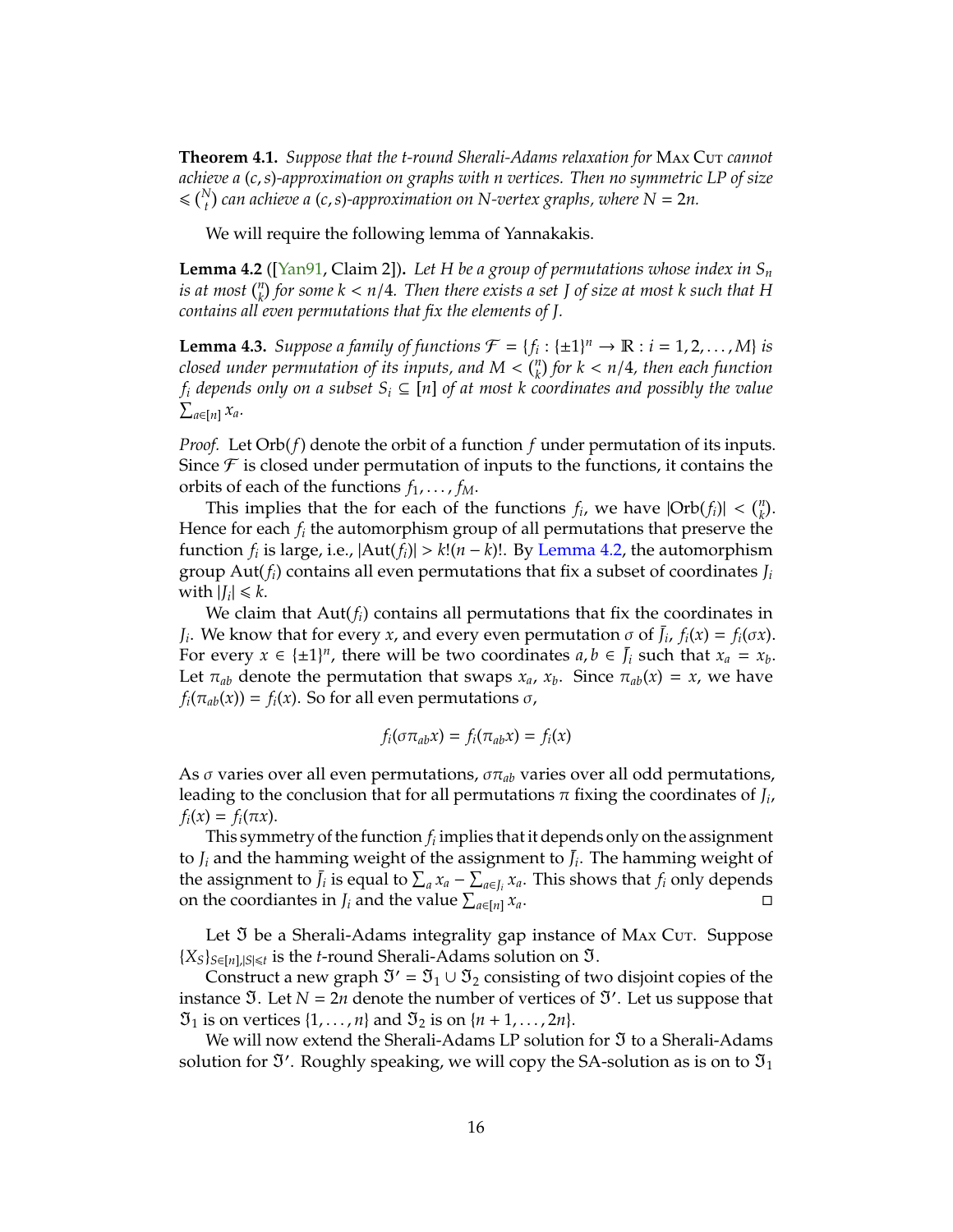and negate all its values on  $\mathfrak{I}_2$ . In other words, the Sherali-Adams solution on  $\mathfrak{I}'$ is so designed that every pair of vertices *x<sup>i</sup>* , *xn*+*<sup>i</sup>* always have opposite values.

Formally, for any subset *S* ⊆ [2*n*] define *S*<sub>1</sub> = *S* ∩ {1, . . . , *n*} and *S*<sub>2</sub> = {*i* − *n* | *i* ∈ *S* \ *S*<sub>1</sub>}. Then, we can describe the SA solution {*Y*<sub>*S*</sub>}<sub>*S*⊆[2*n*],|*S*| $\leq$ *t* as follows,</sub>

$$
Y_S = (-1)^{|S_2|} X_{S_1 \oplus S_2}
$$

Here  $S_1 \oplus S_2$  is the symmetric difference between the two sets.

**Definition 4.4.** For a set *S* ⊆ [2*n*] of the form *S* =  $S_1$  ∪ ( $S_2$  + *n*) where  $S_1$ ,  $S_2$  ⊆ [*n*], define wt(*S*) =  $|S_1 \oplus S_2|$ .

More generally, we will define  $\{Y_S\}_{S \subseteq [2n]}$  for all subsets  $S \subseteq [2n]$ .

$$
Y_S = \begin{cases} (-1)^{|S_2|} X_{S_1 \oplus S_2} & \text{if wt}(S) \le t \\ 0 & \text{otherwise} \end{cases}
$$

<span id="page-16-0"></span>*Observation* 4.5*.* For any set *S*,  $wt(S \oplus \{i\}) = wt(S \oplus \{n + i\})$ .

*Proof.* It is easy to see that both values are equal to the hamming weight of the  $\mathbb{F}_2$  vector  $\mathbb{1}_{S_1} \oplus \mathbb{1}_{S_2} \oplus e_i$  where  $\mathbb{1}_{S_1}$ ,  $\mathbb{1}_{S_2} \in \mathbb{F}_2^n$  $\frac{n}{2}$  are indicators of subsets  $S_1$ ,  $S_2$  and  $e_i \in \mathbb{F}_2^n$  $\frac{n}{2}$  is the *i*<sup>th</sup> standard basis vector.

Define a function  $H: \{\pm 1\}^N \to \mathbb{R}$  as

<span id="page-16-2"></span>
$$
H(x) = \sum_{S \subseteq [N]} Y_{S} \chi_{S}(x), \qquad (4.1)
$$

where  $\{\chi_S\}$  is the Fourier basis over  $\{\pm 1\}^N$ .

<span id="page-16-1"></span>**Lemma 4.6.** *For every S*  $\subseteq$  [2*n*] *and all i*  $\in$  [*n*]*,*  $Y_{S \oplus \{i\}} = -Y_{S \oplus \{n+i\}}$ .

*Proof.* Let  $S = S_1 \cup (S_2 + n)$  for some  $S_1, S_2 \subseteq [n]$ . By Observation [4.5,](#page-16-0) wt( $S \oplus \{i\}$ ) = wt( $S \oplus \{n + i\}$ ). If wt( $S \oplus \{i\}$ ) = wt( $S \oplus \{n + i\}$ ) > *t*, then by definition we will have  $Y_{S \oplus \{i\}} = Y_{S \oplus \{n+i\}} = 0.$ 

On the other hand, if  $wt(S \oplus \{i\}) = wt(S \oplus \{n + i\}) \leq t$  then,

$$
Y_{S \oplus \{i\}} = (-1)^{|S_2|} X_{(S_1 \oplus \{i\}) \oplus S_2}
$$

and

$$
Y_{S \oplus \{n+i\}} = (-1)^{|S_2 \oplus \{i\}|} X_{S_1 \oplus (\{i\} \oplus S_2)}
$$

Therefore, also in this case  $Y_{S \oplus \{i\}} = -Y_{S \oplus \{n+i\}}$ .

**Lemma 4.7.** *For any polynomial*  $p(x_1, \ldots, x_N)$ *, we have*  $\langle H, (\sum_{i=1}^N x_i)p \rangle = 0$ *.* 

. В последните последните се при последните се при последните се при последните се при последните се при после<br>В село в село в село в село в село в село в село в село в село в село в село в село в село в село в село в се<br>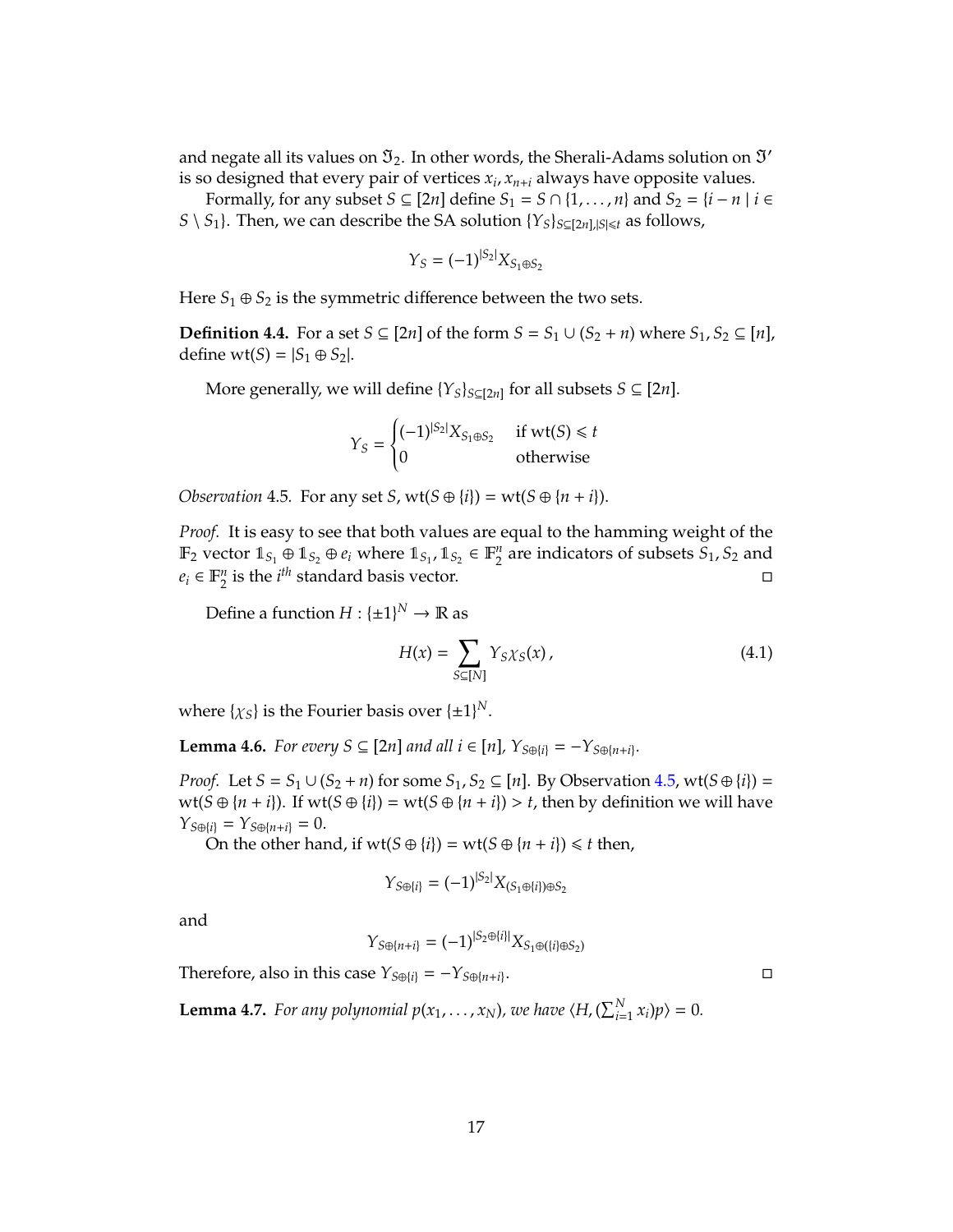*Proof.* By linearity of the inner product, it is sufficient to prove the above claim when *p* is a monomial. Recall that,

$$
\langle H, \left(\sum_{i} x_{i}\right) p \rangle = \mathop{\mathbb{E}}_{x \in \{\pm 1\}^{N}} \left[ H(x) \left(\sum_{i} x_{i}\right) p(x) \right]
$$

Since *x* takes values in  $\{\pm 1\}^N$ , it is sufficient to show the above claim for the elements of the Fourier basis  $\{x_s\}$ .

Fix a monomial  $\chi_S(x)$ . We can write the above inner product as,

$$
\left\langle \sum_{A \subseteq [N]} Y_{A} \chi_{A}(x), \chi_{S}(x) \left( \sum_{i} x_{i} \right) \right\rangle = \mathop{\mathbb{E}}_{x \in \{\pm 1\}^{N}} \left[ \chi_{S}(x) \sum_{A \subseteq [N], i \in [2n]} Y_{A} \chi_{A \oplus \{i\}}(x) \right]
$$
\n
$$
= \mathop{\mathbb{E}}_{x \in \{\pm 1\}^{N}} \left[ \chi_{S}(x) \sum_{B \subseteq [N]} \chi_{B}(x) \left( \sum_{i \in [2n]} Y_{B \oplus \{i\}} \right) \right]
$$
\n
$$
= 0 \quad \text{(because } \sum_{i \in [2n]} Y_{B \oplus \{i\}} = 0 \text{ since } Y_{B \oplus \{i\}} = -Y_{B \oplus \{n+i\}})
$$

<span id="page-17-0"></span>**Lemma 4.8.** *If*  $f : \{\pm 1\}^N \to \mathbb{R}_{\geqslant 0}$  *is a function that depends on a subset*  $J \subseteq [N]$  *of at* most  $t$  coordinates and possibly the value  $\sum_{i=1}^{N} x_i$ , then

 $\langle H, f \rangle \geq 0$ .

*Proof.* Write the function *f* as a polynomial in  $x_j = \{x_i \mid i \in J\}$  and  $\sum_i x_i$  as follows,

$$
f = p_0(x_J) + \sum_{i=1}^N p_i(x_J) \left(\sum_i x_i\right)^i.
$$

Using [Lemma 4.6,](#page-16-1) we have

$$
\langle H, f \rangle = \langle H, p_0 \rangle.
$$

Since  $p_0$  depends on at most *t* coordinates, by Observation [2.4](#page-8-0) we can write,

$$
\langle H, p_0 \rangle = \mathop{\mathbb{E}}_{x_J \sim \mu_J} [p_0(x_J)] \, ,
$$

where  $\mu$ *J* is some distribution on  $x$ *J*.

Define a distribution  $\mu$  on  $\{\pm 1\}^N$  as follows: Sample  $x_J$  from  $\mu_J$  and then sample  $x_J$  uniformly randomly from among all assignments that satisfy  $\sum_{i=1}^N x_i = 0$ . This is feasible since  $|J| = t < n/2$ . Note that the distribution  $\mu$  is supported entirely on the set  $\{x \in \{\pm 1\}^N \mid \sum_i x_i = 0\}$ . Therefore, we have

$$
\langle H, p_0 \rangle = \mathop{\mathbb{E}}_{x_J \sim \mu_J} [p_0(x_J)]
$$
  
= 
$$
\mathop{\mathbb{E}}_{x \sim \mu} [p_0(x_J)]
$$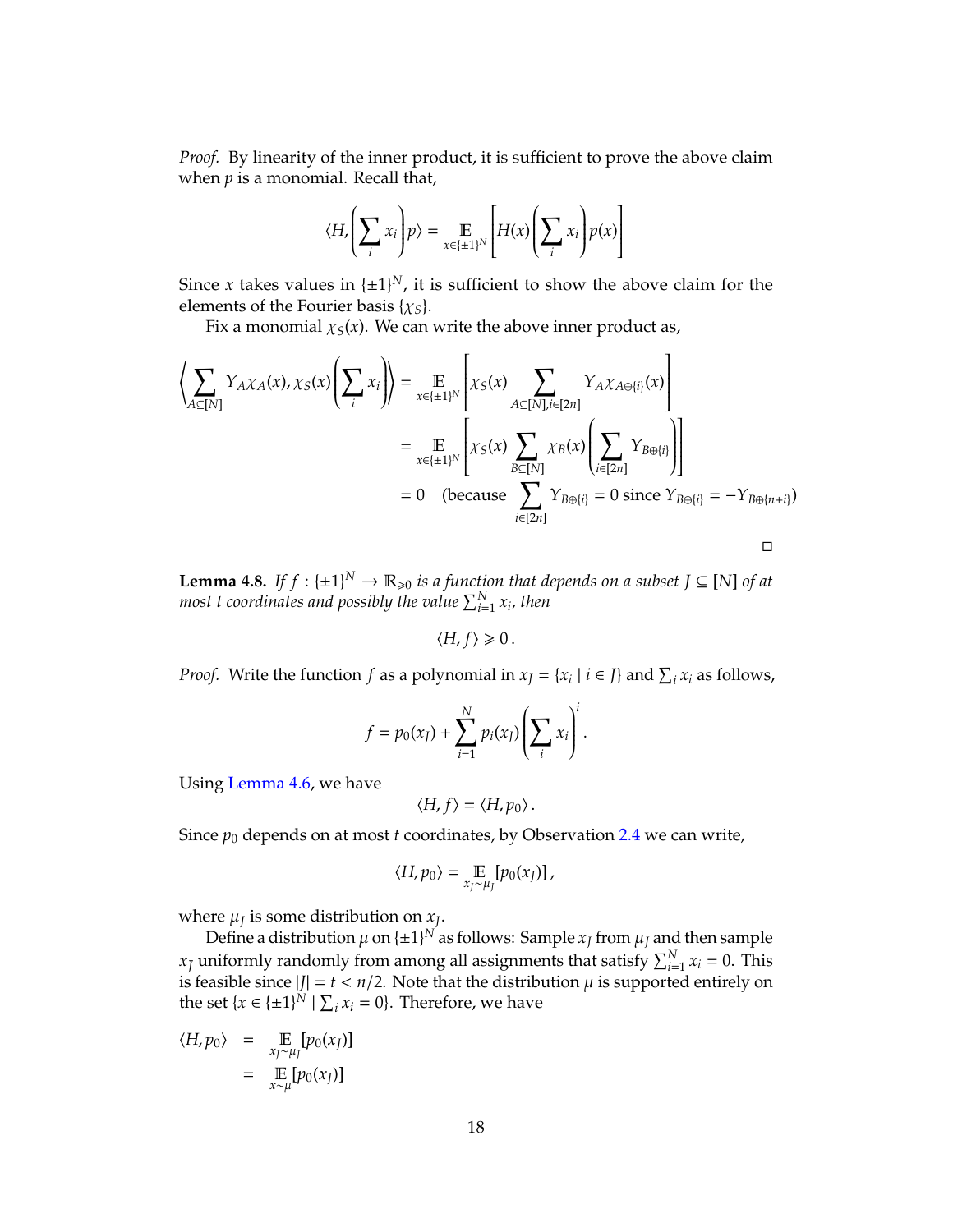<span id="page-18-0"></span>
$$
= \mathbb{E}_{x \sim \mu} \left[ p_0(x_J) + \sum_{i=1}^{N} p_i(x_I) \left( \sum_i x_i \right)^i \right]
$$
 (because  $\sum_i x_i = 0$  on the support of  $\mu$ )  
=  $\mathbb{E}_{x \sim \mu} [f(x)] \ge 0$  (because *f* is pointwise non-negative)  $\square$ 

We are now in position to prove the main theorem of this section.

*Proof of Theorem [4.1.](#page-15-1)* Suppose that *N* is even. Let  $\mathcal{F} = \{f_1, \ldots, f_M\}$  denote the family of functions from  $\{\pm 1\}^N$  to  $\mathbb{R}_{\geq 0}$  associated with some symmetric LP relaxation of MAX Cut, i.e. those coming from an application of Theorem [2.2.](#page-6-0)

By the symmetry assumption, the family  $\mathcal F$  is closed under permutations of its inputs. Hence, by [Lemma 4.3](#page-15-2) each of its functions *f<sup>i</sup>* depend on a set *J<sup>i</sup>* of at most *t* coordinates and possibly the value  $\sum_{i=1}^{n} x_i$ .

Consider a graph  $\Im$  on  $n = N/2$  nodes with  $SA_t(\Im) > c$ , and let  $\Im'$  be the graph obtained by taking two copies of  $\mathfrak I$  as discussed before. Then  $\mathfrak I'$  has the property that  $SA_t(\mathfrak{I}') = SA_t(\mathfrak{I})$  and  $opt(\mathfrak{I}') = opt(\mathfrak{I})$ . Let *H* be the corresponding functional defined in [\(4.1\)](#page-16-2).

Let us consider  $\mathfrak{I}'$  as a function on  $\{\pm 1\}^N$  assigning cuts to their Max Cut value in  $\mathfrak{I}'$ . Suppose we can express express,

$$
c-\mathfrak{I}'=\sum_{i=1}^M\lambda_if_i\,,
$$

wherein  $\lambda_i \geq 0$ . Taking inner product with the functional *H* on both sides yields

$$
\langle H, c - \mathfrak{I}' \rangle = c - \mathsf{SA}_t(\mathfrak{I}') < 0
$$

while,

$$
\langle H, f_i \rangle \geq 0 \quad \forall i \quad \text{by Lemma 4.8,}
$$

a contradiction.

**5 Conclusion**

We have shown that for constraint satisfaction problems, there is an intimate relationship between general polynomial-sized linear programs and those arising from *O*(1) rounds of the Sherali-Adams hierarchy. There are a few natural questions that readily suggest themselves.

Firstly, our quantitative bounds are far from optimal. For instance, it is known that the integrality gap of  $1/2 + \varepsilon$  for Max Cut persists for  $n^{c_{\varepsilon}}$  rounds, where  $c_{\varepsilon}$ is some constant depending on  $\varepsilon$  [\[CMM09\]](#page-19-5), while we are only able to prove an integrality gap for LPs of size  $n^{\Omega(\frac{\log n}{\log\log n})}$ . This is due to the factor of  $m^d$  appearing in our Fourier estimate [\(3.6\)](#page-13-0).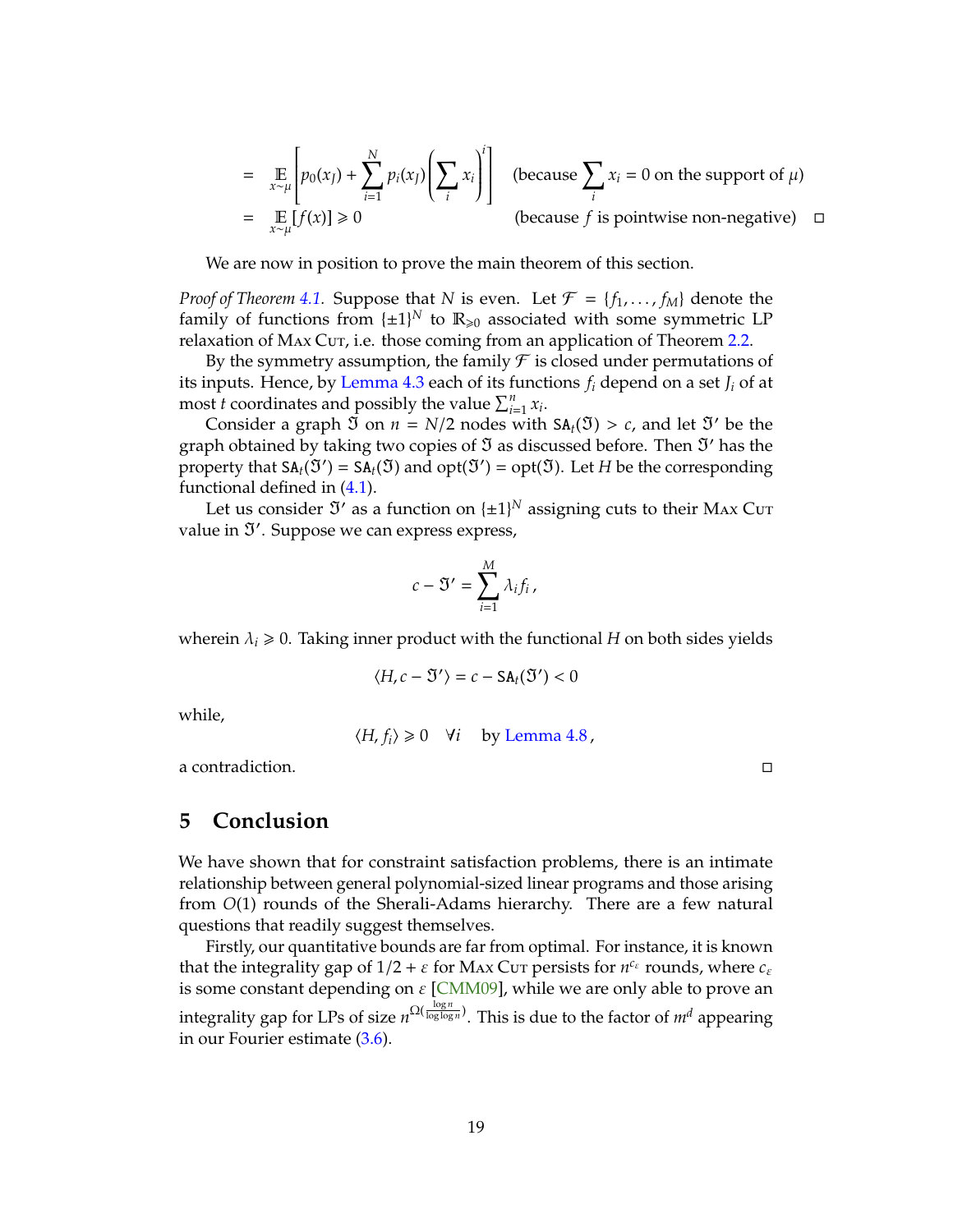<span id="page-19-7"></span>**Question 5.1.** Is it the case that for approximating (Boolean) max-CSP problems on *n* variables, linear programs of size *R*(*n*) are only as powerful as those arising from  $\operatorname{poly}(\frac{\log R(n)}{\log n})$  rounds of the Sherali-Adams hierarchy?

Secondly, given the connection for linear programs, it is natural to suspect that a similar phenomenon holds for SDPs.

**Question 5.2.** For max-CSP problems, is there a connection between the efficacy of general SDPs and those from the Lasserre SDP hierarchy?

Finally, our techniques have made very strong use of the product structure on the space of feasible assignments for CSPs. One might hope to extend these connections to other types of problems like finding maximum-weight perfect matchings in general graphs [\[Yan91\]](#page-20-4) or approximating vertex cover.

### **Acknowledgements**

S. O. Chan was supported by NSF grants CCF-1118083 and CCF-1017403. P. Raghavendra was supported by NSF Career Award CCF-1343104 and an Alfred P. Sloan Fellowship. J. R. Lee was supported by NSF grants CCF-1217256 and CCF-0905626.

# **References**

<span id="page-19-6"></span><span id="page-19-5"></span><span id="page-19-4"></span><span id="page-19-3"></span><span id="page-19-2"></span><span id="page-19-1"></span><span id="page-19-0"></span>

| [ABLO2]  | S. Arora, B. Bollobás, and L. Lovász, Proving integrality gaps without<br>knowing the linear program, Proc. FOCS, 2002, pp. 313-322. 1, 3                               |
|----------|-------------------------------------------------------------------------------------------------------------------------------------------------------------------------|
| [ABLT06] | S. Arora, B. Bollobás, L. Lovász, and I. Tourlakis, <i>Proving integrality</i><br>gaps without knowing the linear program, Theory Comput. 2 (2006),<br>$19 - 51.3$      |
| [BFPS12] | Gábor Braun, Samuel Fiorini, Sebastian Pokutta, and David Steurer,<br>Approximation limits of linear programs (beyond hierarchies), FOCS,<br>2012, pp. 480-489. 2, 3, 7 |
| [BGMT12] | Siavosh Benabbas, Konstantinos Georgiou, Avner Magen, and<br>Madhur Tulsiani, SDP gaps from pairwise independence, Theory of<br>Computing 8 (2012), no. 12, 269-289. 3  |
| [BM13]   | Mark Braverman and Ankur Moitra, An information complexity<br>approach to extended formulations, STOC, ACM, 2013, pp. 161-170. 2                                        |
| [CMM09]  | M. Charikar, K. Makarychev, and Y. Makarychev, Integrality gaps for<br>Sherali-Adams relaxations, Proc. STOC, ACM, 2009, pp. 283-292. 3, 4,<br>9, 10, 19                |
|          | [FdIVKM07] Wenceslas Fernández de la Vega and Claire Kenyon-Mathieu, Linear                                                                                             |